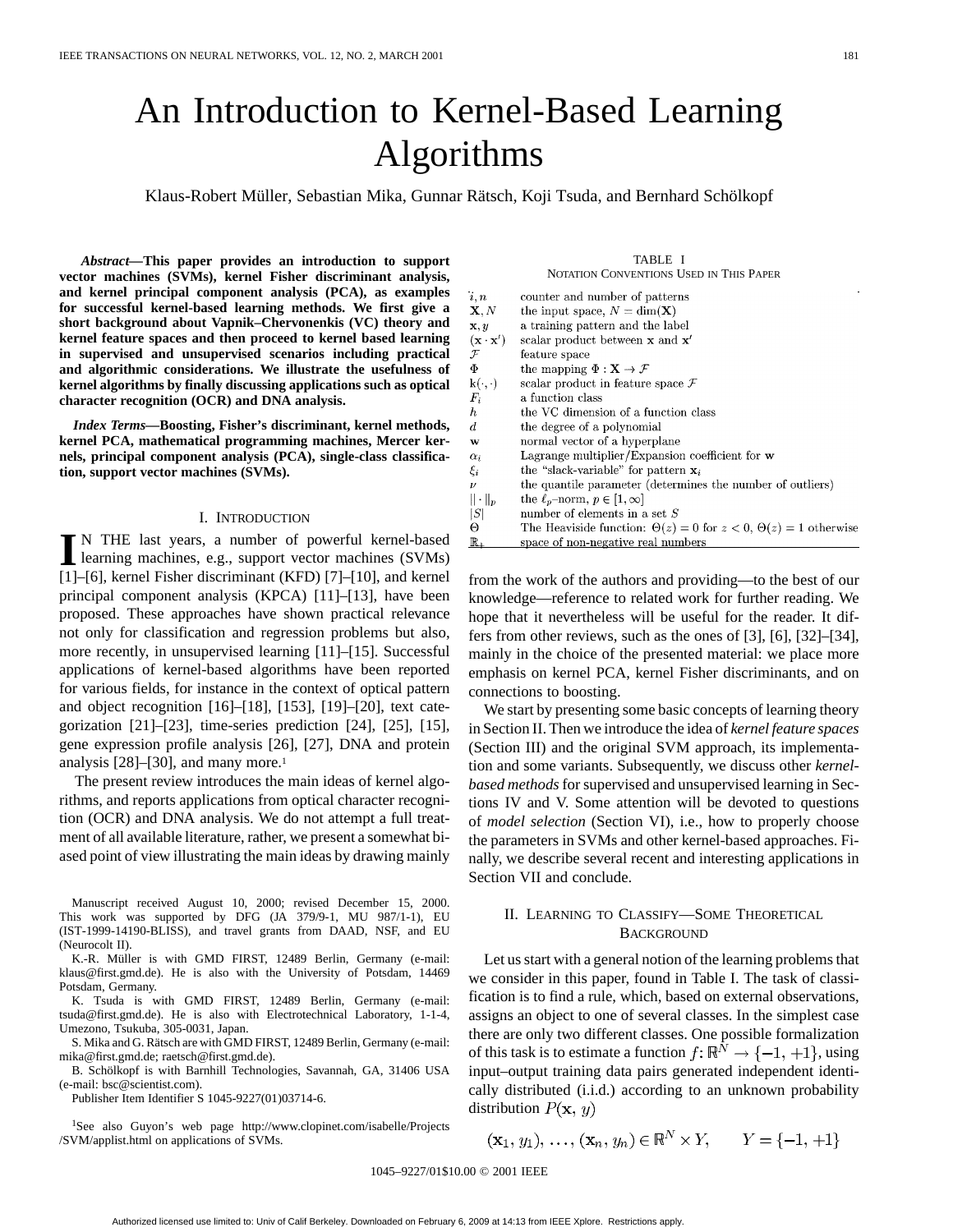

Fig. 1. Illustration of the overfitting dilemma: Given only a small sample (left) either, the solid or the dashed hypothesis might be true, the dashed one being more complex, but also having a smaller training error. Only with a large sample we are able to see which decision reflects the true distribution more closely. If the dashed hypothesis is correct the solid would underfit (middle); if the solid were correct the dashed hypothesis would overfit (right).

such that f will correctly classify unseen examples  $(x, y)$ . An example is assigned to the class  $+1$  if  $f(\mathbf{x}) \geq 0$  and to the class  $-1$  otherwise. The test examples are assumed to be generated from the same probability distribution  $P(\mathbf{x}, y)$  as the training data. The best function  $f$  that one can obtain is the one minimizing the expected error (risk)

$$
R[f] = \int l(f(\mathbf{x}), y) dP(\mathbf{x}, y)
$$
 (1)

where  $l$  denotes a suitably chosen loss function, e.g.,  $l(f(\mathbf{x}), y) = \Theta(-yf(\mathbf{x}))$ , where  $\Theta(z) = 0$  for  $z < 0$ and  $\Theta(z) = 1$  otherwise (the so-called 0/1-loss). The same framework can be applied for regression problems, where  $y \in \mathbb{R}$ . Here, the most common loss function is the *squared loss*:  $l(f(\mathbf{x}), y) = (f(\mathbf{x}) - y)^2$ ; see [35] and [36] for a discussion of other loss functions.

Unfortunately the risk cannot be minimized directly, since the underlying probability distribution  $P(\mathbf{x}, y)$  is unknown. Therefore, we have to try to estimate a function that is *close* to the optimal one based on the available information, i.e., the training sample and properties of the function class  $F$  the solution f is chosen from. To this end, we need what is called an induction principle. A particular simple one consists in approximating the minimum of the risk (1) by the minimum of the *empirical risk*

$$
R_{emp}[f] = \frac{1}{n} \sum_{i=1}^{\ell} (f(\mathbf{x}_i), y_i).
$$
 (2)

It is possible to give conditions on the learning machine which ensure that asymptotically (as  $n \to \infty$ ), the empirical risk will converge toward the expected risk. However, for small sample sizes large deviations are possible and *overfitting* might occur (see Fig. 1). Then a small generalization error cannot be obtained by simply minimizing the training error (2). One way to avoid the overfitting dilemma is to *restrict* the complexity of the function class  $F$  that one chooses the function  $f$  from [3]. The intuition, which will be formalized in the following is that a "simple" (e.g., linear) function that explains most of the data is preferable to a complex one (Occam's razor). Typically one introduces a *regularization* term (e.g., [37]–[40]) to limit the complexity of the function class  $F$  from which the learning machine can choose. This raises the problem of model selection (e.g., [39] and [41]–[43]), i.e., how to find the optimal complexity of the function (cf. Section VI).

A specific way of controlling the complexity of a function class is given by the Vapnik–Chervonenkis (VC) theory and the structural risk minimization (SRM) principle [3], [5], [44], [154]. Here the concept of complexity is captured by the VC



Fig. 2. Schematic illustration of (3). The dotted line represents the training error (empirical risk), the dash-dotted line the upper bound on the complexity term (confidence). With higher complexity the empirical error decreases but the upper bound on the risk confidence becomes worse. For a certain complexity of the function class the best expected risk (solid line) is obtained. Thus, in practice the goal is to find the best tradeoff between empirical error and complexity.

dimension h of the function class  $F$  that the estimate f is chosen from. Roughly speaking, the VC dimension measures how many (training) points can be shattered (i.e., separated) for all possible labelings using functions of the class. Constructing a nested family of function classes  $F_1 \subset \cdots \subset F_k$  with nondecreasing VC dimension the SRM principle proceeds as follows: Let  $f_1, \ldots, f_k$  be the solutions of the empirical risk minimization (2) in the function classes  $F_i$ . SRM chooses the function class  $F_i$  (and the function  $f_i$ ) such that an upper bound on the generalization error is minimized which can be computed making use of theorems such as the following one (see also Fig. 2).

*Theorem 1 ([3], [5])*: Let h denote the VC dimension of the function class F and let  $R_{emp}$  be defined by (2) using the 0/1loss. For all  $\delta > 0$  and  $f \in F$  the inequality bounding the risk

$$
R[f] \le R_{emp}[f] + \sqrt{\frac{h\left(\ln\frac{2n}{h} + 1\right) - \ln(\delta/4)}{n}} \tag{3}
$$

holds with probability of at least  $1 - \delta$  for  $n > h$ .

Note, this bound is only an example and similar formulations are available for other loss functions [5] and other complexity measures, e.g., entropy numbers [45]. Let us discuss (3): the goal is to minimize the generalization error  $R[f]$ , which can be achieved by obtaining a small training error  $R_{emp}[f]$  while keeping the function class as small as possible. Two extremes arise for (3): 1) a very small function class (like  $F_1$ ) yields a vanishing square root term, but a large training error might remain, while 2) a huge function class (like  $F_k$ ) may give a vanishing empirical error but a large square root term. The best class is usually in between (cf. Fig. 2), as one would like to obtain a function that explains the data quite well *and* to have a small risk in obtaining that function. This is very much in analogy to the bias-variance dilemma scenario described for neural networks (see, e.g., [46]).

## *A. VC Dimension in Practice*

Unfortunately in practice the bound on the expected error in (3) is often neither easily computable nor very helpful. Typical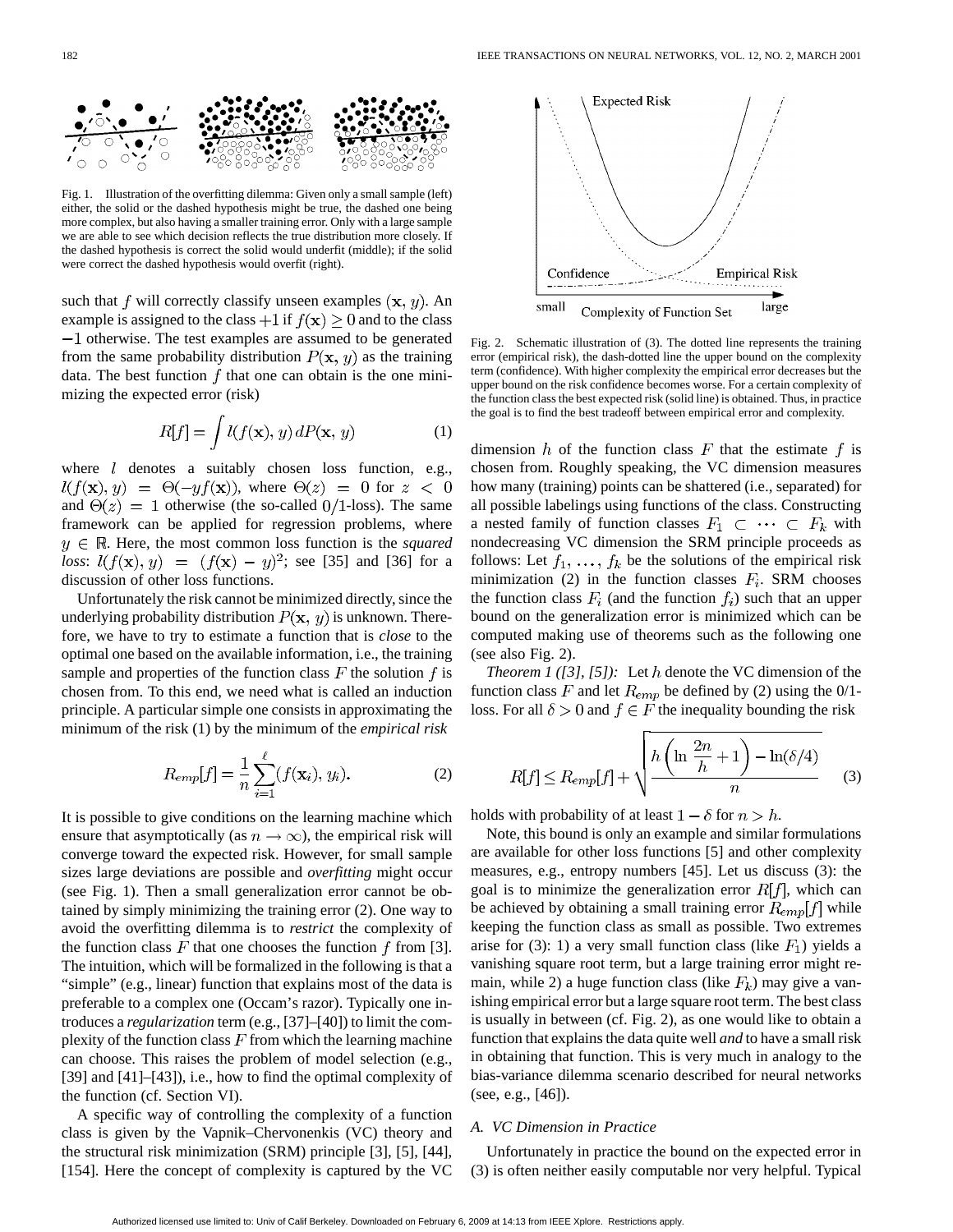

Fig. 3. Linear classifier and margins: A linear classifier is defined by a hyperplane's normal vector  $w$  and an offset  $b$ , i.e., the decision boundary is  $\{x \mid (w \cdot x) + b = 0\}$  (thick line). Each of the two halfspaces defined by this hyperplane corresponds to one class, i.e.,  $f(\mathbf{x}) = \text{sgn}((\mathbf{w} \cdot \mathbf{x}) + b)$ . The margin of a linear classifier is the minimal distance of any training point to the hyperplane. In this case it is the distance between the dotted lines and the thick line.

problems are that the upper bound on the expected test error might be trivial (i.e., larger than one), the VC dimension of the function class is unknown or it is infinite (in which case one would need an infinite amount of training data). Although there are different, usually tighter bounds, most of them suffer from similar problems. Nevertheless, bounds clearly offer helpful theoretical insights into the nature of learning problems.

## *B. Margins and VC Dimension*

Let us for a moment assume that the training sample is separable by a hyperplane (see Fig. 3), i.e., we choose functions of the form

$$
f(\mathbf{x}) = (\mathbf{w} \cdot \mathbf{x}) + b.
$$
 (4)

It was shown (e.g., [3], [44], [154]) that for the class of hyperplanes the VC dimension itself can be bounded in terms of another quantity, the *margin* (also Fig. 3). The margin is defined as the minimal distance of a sample to the decision surface. The margin in turn can be measured by the length of the weight vector  $w$  in (4): as we assumed that the training sample is separable we can rescale  $w$  and  $b$  such that the points closest to the hyperplane satisfy  $|(\mathbf{w} \cdot \mathbf{x}_i) + b| = 1$  (i.e., obtain the so-called canonical representation of the hyperplane). Now consider two samples  $x_1$  and  $x_2$  from different classes with  $(\mathbf{w} \cdot \mathbf{x}_1) + b = 1$ and  $(\mathbf{w} \cdot \mathbf{x}_2) + b = -1$ , respectively. Then the margin is given by the distance of these two points, measured perpendicular to the hyperplane, i.e.,  $\mathbf{w}/\|\mathbf{w}\| \cdot (\mathbf{x}_1 - \mathbf{x}_2) = 2/\|\mathbf{w}\|$ . The result linking the VC dimension of the class of separating hyperplanes to the margin or the length of the weight vector w respectively is given by the following inequalities:

$$
h \le \Lambda^2 R^2 + 1 \quad \text{and} \quad ||\mathbf{w}||_2 \le \Lambda \tag{5}
$$

where  $R$  is the radius of the smallest ball around the data (e.g., [3]). Thus, if we bound the margin of a function class from



Fig. 4. Two-dimensional classification example. (a) Using the second-order Fig. 4. Two-dimensional classification example. (a) Using the second-order monomials  $x_1^2$ ,  $\sqrt{2} x_1 x_2$  and  $x_2^2$  as features a separation in feature space can be found using a *linear* hyperplane. (b) In input space this construction corresponds to a *nonlinear* ellipsoidal decision boundary (figure from [48]).

below, say by  $2/\Lambda$ , we can control its VC dimension.<sup>2</sup> SVMs, which we shall treat more closely in Section IV-A, implement this insight. The choice of linear functions seems to be very limiting (i.e., instead of being likely to overfit we are now more likely to underfit). Fortunately there is a way to have both, linear models *and* a very rich set of nonlinear decision functions, by using the tools that will be discussed in the next section.

#### III. NONLINEAR ALGORITHMS IN KERNEL FEATURE SPACES

Algorithms in feature spaces make use of the following idea: via a nonlinear mapping

$$
\begin{array}{rcl} \Phi\!:\!{\mathbb R}^N & \to & {\mathcal F} \\[1mm] {\mathbf x} & \mapsto & \Phi({\mathbf x}) \end{array}
$$

the data  $\mathbf{x}_1, \ldots, \mathbf{x}_n \in \mathbb{R}^N$  is mapped into a potentially much higher dimensional feature space  $F$ . For a given learning problem one now considers the same algorithm in  $\mathcal F$  instead of  $\mathbb{R}^N$ , i.e., one works with the sample

$$
(\Phi(\mathbf{x}_1), y_1), \ldots, (\Phi(\mathbf{x}_n), y_n) \in \mathcal{F} \times Y.
$$

Given this mapped representation a *simple* classification or regression in  $\mathcal F$  is to be found. This is also implicitly done for (one hidden layer) neural networks, radial basis networks (e.g., [49]–[52]) or boosting algorithms [53] where the input data is mapped to some representation given by the hidden layer, the radial basis function (RBF) bumps or the hypotheses space, respectively.

The so-called *curse of dimensionality* from statistics says essentially that the difficulty of an estimation problem increases drastically with the dimension  $N$  of the space, since—in principle—as a function of  $N$  one needs exponentially many patterns to sample the space properly. This well-known statement induces some doubts about whether it is a good idea to go to a high-dimensional feature space for learning.

However, statistical learning theory tells us that the contrary can be true: learning in  $\mathcal F$  can be simpler if one uses a low complexity, i.e., *simple* class of decision rules (e.g., linear classifiers). All the variability and richness that one needs to have a powerful function class is then introduced by the mapping  $\Phi$ .

<sup>2</sup>There are some ramifications to this statement, that go beyond the scope of this work. Strictly speaking, VC theory requires the structure to be defined *a priori*, which has implications for the definition of the class of separating hyperplanes, cf. [47].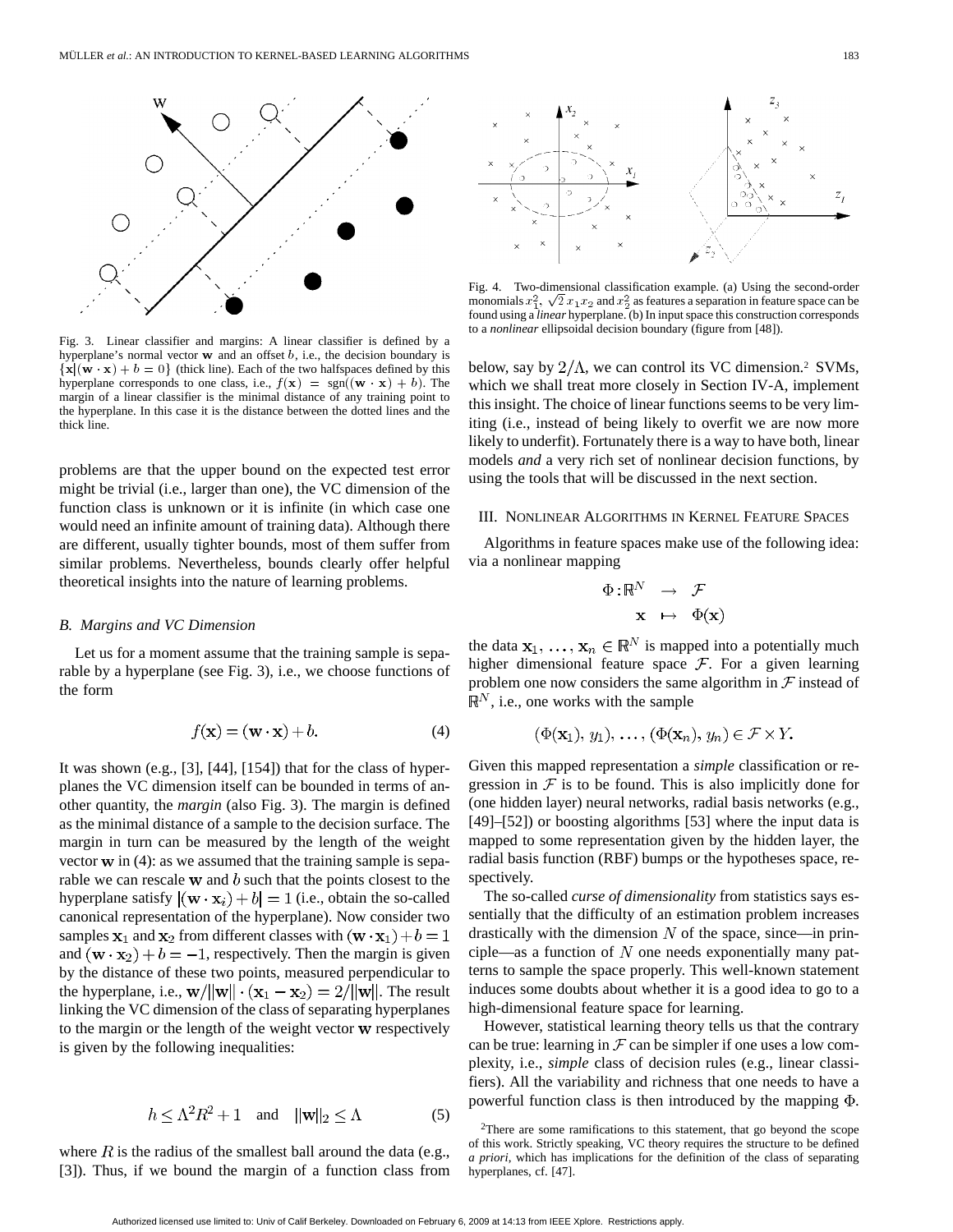In short: not the dimensionality but the complexity of the function class matters [3]. Intuitively, this idea can be understood from the toy example in Fig. 4: in two dimensions a rather complicated *nonlinear* decision surface is necessary to separate the classes, whereas in a feature space of second-order monomials (see, e.g., [54])

$$
\Phi: \mathbb{R}^2 \to \mathbb{R}^3
$$
  
(x<sub>1</sub>, x<sub>2</sub>)  $\mapsto$  (z<sub>1</sub>, z<sub>2</sub>, z<sub>3</sub>) := (x<sub>1</sub><sup>2</sup>,  $\sqrt{2}x_1x_2, x_2^2$ ) (6)

all one needs for separation is a *linear* hyperplane. In this simple toy example, we can easily control both: the statistical complexity (by using a simple linear hyperplane classifier) and the algorithmic complexity of the learning machine, as the feature space is only three dimensional. However, it becomes rather tricky to control the latter for large real-world problems. For instance, consider images of  $16 \times 16$  pixels as patterns and fifth-order monomials as mapping  $\Phi$ —then one would map to a space that contains all fifth-order products of 256 pixels, i.e., to a  $\binom{5+256-1}{5}$   $\approx$  10<sup>10</sup>-dimensional space. So, even if one could control the statistical complexity of this function class, one would still run into intractability problems while executing an algorithm in this space.

Fortunately, for certain feature spaces  $\mathcal F$  and corresponding mappings  $\Phi$  there is a highly effective trick for computing scalar products in feature spaces using *kernel functions* [1], [3], [55], [56]. Let us come back to the example from (6). Here, the computation of a scalar product between two feature space vectors, can be readily reformulated in terms of a kernel function k

$$
(\Phi(\mathbf{x}) \cdot \Phi(\mathbf{y})) = (x_1^2, \sqrt{2}x_1x_2, x_2^2) (y_1^2, \sqrt{2}y_1y_2, y_2^2)^{\top}
$$
  
=  $((x_1, x_2)(y_1, y_2)^{\top})^2$   
=  $(\mathbf{x} \cdot \mathbf{y})^2$   
=:  $\mathbf{k}(\mathbf{x}, \mathbf{y}).$ 

This finding generalizes:

• For  $\mathbf{x}, \mathbf{y} \in \mathbb{R}^N$ , and  $d \in \mathbb{N}$  the kernel function

$$
\mathbf{k}(\mathbf{x}, \mathbf{y}) = (\mathbf{x} \cdot \mathbf{y})^d
$$

computes a scalar product in the space of all products of  $d$ vector entries (monomials) of  $x$  and  $y$  [3], [11].

• If k:  $C \times C \rightarrow \mathbb{R}$  is a continuous kernel of a positive integral operator on a Hilbert space  $L_2(\mathcal{C})$  on a compact set  $C \subset \mathbb{R}^N$ , i.e.,

$$
\forall f \in L_2(\mathcal{C}) : \int_{\mathcal{C}^{\in}} k(\mathbf{x}, \mathbf{y}) f(\mathbf{x}) f(\mathbf{y}) d\mathbf{x} d\mathbf{y} \ge 0
$$

then there exists a space  $\mathcal F$  and a mapping  $\Phi: \mathbb R^N \to$  $\mathcal F$  such that  $k(x, y) = (\Phi(x) \cdot \Phi(y))$  [3]. This can be seen directly from Mercer's theorem [59] saying that any kernel of a positive integral operator can be expanded in its Eigenfunctions  $\psi_i$  ( $\lambda_i > 0$ ,  $N_{\mathcal{F}} \leq \infty$ )

$$
k(\mathbf{x}, \mathbf{y}) = \sum_{j=1}^{N_{\mathcal{F}}} \lambda_j \psi_j(\mathbf{x}) \psi_j(\mathbf{y}).
$$

In this case

$$
\Phi(\mathbf{x}) = \left(\sqrt{\lambda_1} \,\psi_1(\mathbf{x}), \sqrt{\lambda_2} \,\psi_2(\mathbf{x}), \ldots\right)
$$

is a possible realization.

• Note furthermore that using a particular SV kernel corresponds to an *implicit* choice of a regularization operator (cf. [39] and [57]). For translation invariant kernels, the regularization properties can be expressed conveniently in Fourier space in terms of the frequencies [58], [60]. For example, Gaussian kernels (7) correspond to a general smoothness assumption in all  $k$ th-order derivatives [58]. Vice versa using this correspondence, kernels matching a certain prior about the frequency content of the data can be constructed that reflect our prior problem knowledge.

Table II lists some of the most widely used kernel functions. More sophisticated kernels (e.g., kernels generating splines or Fourier expansions) can be found in [4], [5], [28], [30], [36], [58], and [61].

## *A. Wrapping Up*

The interesting point about kernel functions is that the scalar product can be *implicitly* computed in  $F$ , *without* explicitly using or even knowing the mapping  $\Phi$ . So, kernels allow to compute scalar products in spaces, where one could otherwise hardly perform any computations. A direct consequence from this finding is [11]: *every (linear) algorithm that only uses scalar products can implicitly be executed in by using kernels, i.e., one can very elegantly construct a nonlinear version of a linear algorithm.*<sup>3</sup>

In the following sections we use this philosophy for supervised and unsupervised learning: by (re-) formulating linear, scalar product-based algorithms that are *simple* in feature space, one is able to generate powerful nonlinear algorithms, which use rich function classes in input space.

#### IV. SUPERVISED LEARNING

We will now briefly outline the algorithms of SVMs and the KFD. Furthermore we discuss the Boosting algorithm from the kernel feature space point of view and show a connection to SVMs. Finally, we will point out some extensions of these algorithms proposed recently.

#### *A. Support Vector Machines*

Let us recall from Section II that the VC dimension of a linear system, e.g., separating hyperplanes (as computed by a perceptron)

$$
y = \text{sign}((\mathbf{w} \cdot \mathbf{x}) + b)
$$

can be upper bounded in terms of the margin [cf. (5)]. For separating hyperplane classifiers the conditions for classification without training error are

$$
y_i((\mathbf{w} \cdot \mathbf{x}_i) + b) \ge 1, \quad i = 1, \ldots, n.
$$

3Even algorithms that operate on similarity measures k generating positive matrices  $k(\mathbf{x}_i, \mathbf{x}_j)_{ij}$  can be interpreted as linear algorithms in some feature space  $\mathcal{F}$  [4].

Authorized licensed use limited to: Univ of Calif Berkeley. Downloaded on February 6, 2009 at 14:13 from IEEE Xplore. Restrictions apply.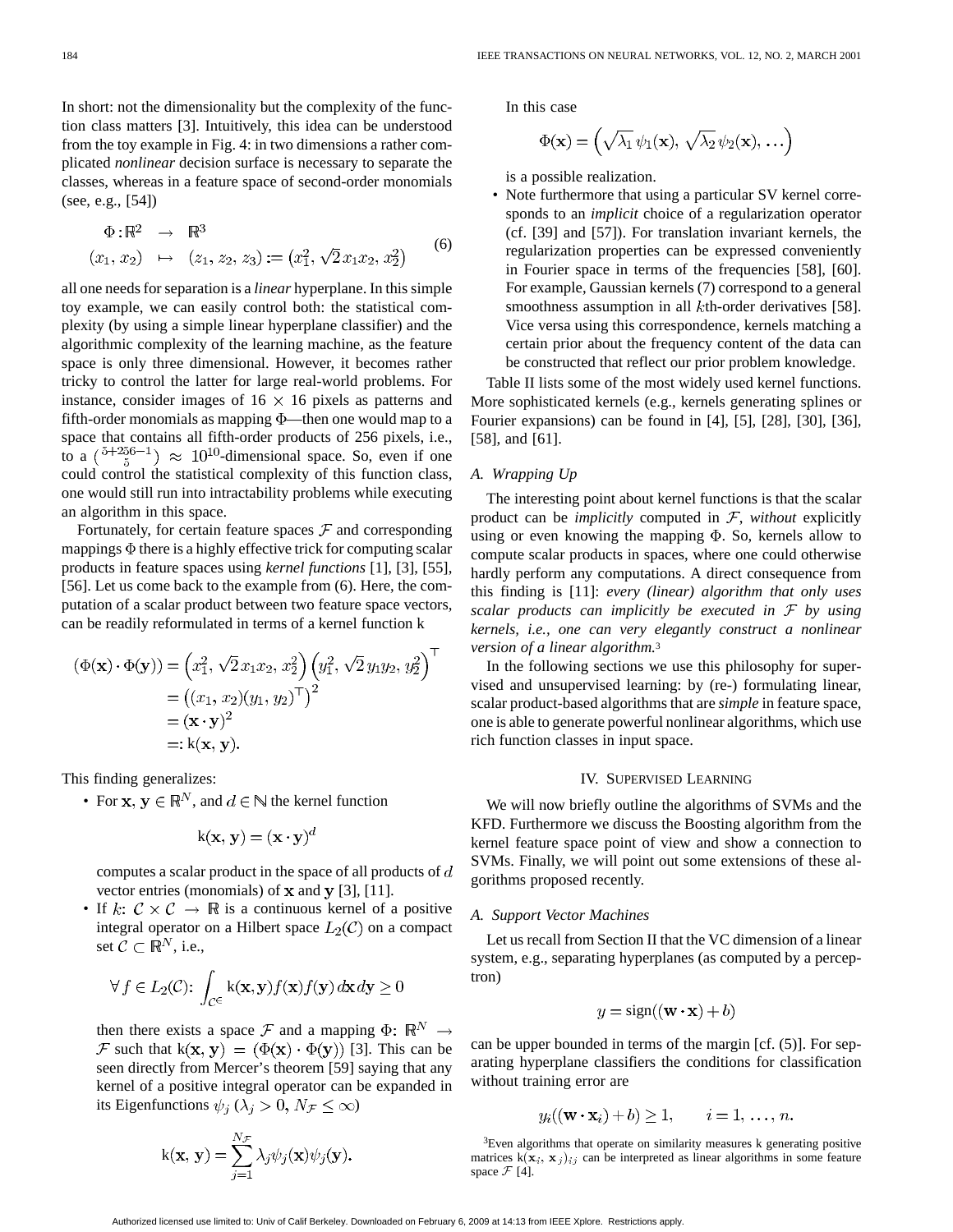#### TABLE II

COMMON KERNEL FUNCTIONS: GAUSSIAN RBF ( $c \in \mathbb{R}$ ), POLYNOMIAL ( $d \in \mathbb{N}$ ,  $\theta \in \mathbb{R}$ ), SIGMOIDAL ( $\kappa$ ,  $\theta \in \mathbb{R}$ ) AND INVERSE MULTIQUADRIC ( $c \in \mathbb{R}_+$ ) KERNEL FUNCTIONS ARE AMONG THE MOST COMMON ONES. WHILE RBF AND POLYNOMIAL ARE KNOWN TO FULFILL MERCERS CONDITION, THIS IS NOT STRICTLY THE CASE FOR SIGMOIDAL KERNELS [33]. FURTHER VALID KERNELS PROPOSED IN THE CONTEXT OF REGULARIZATION NETWORKS ARE, E.G., MULTIQUADRIC OR SPLINE KERNELS [39], [57], [58]

| Gaussian RBF      | $k(\mathbf{x}, \mathbf{y}) = \exp \left( \frac{-\ \mathbf{x} - \mathbf{y}\ ^2}{c} \right).$ | (7) |
|-------------------|---------------------------------------------------------------------------------------------|-----|
| Polynomial        | $((\mathbf{x} \cdot \mathbf{v}) + \theta)^d$                                                |     |
| Sigmoidal         | $\tanh(\kappa(\mathbf{x} \cdot \mathbf{y}) + \theta)$                                       |     |
| inv. multiquadric | $\sqrt{\ \mathbf{x}-\mathbf{y}\ ^2 + c^2}$                                                  |     |

As linear function classes are often not rich enough in practice, we will follow the line of thought of the last section and consider linear classifiers in feature space using dot products. To this end, we substitute  $\Phi(\mathbf{x}_i)$  for each training example  $\mathbf{x}_i$ , i.e.,  $y = sign((\mathbf{w} \cdot \Phi(\mathbf{x})) + b)$ . In feature space, the conditions for perfect classification are described as

$$
y_i((\mathbf{w} \cdot \Phi(\mathbf{x}_i)) + b) \ge 1, \qquad i = 1, \dots, n. \tag{8}
$$

The goal of learning is to find  $\mathbf{w} \in \mathcal{F}$  and b such that the expected risk is minimized. However, since we cannot obtain the expected risk itself, we will minimize the bound (3), which consists of the empirical risk and the complexity term. One strategy is to keep the empirical risk zero by constraining  $w$  and  $b$  to the perfect separation case, while minimizing the complexity term, which is a monotonically increasing function of the VC dimension  $h$ . For a linear classifier in feature space the VC dimension h is bounded according to  $h \le ||w||^2 R^2 + 1$  [cf. (5)], where R is the radius of the smallest ball around the training data (e.g., [3]), which is fixed for a given data set. Thus, we can minimize the complexity term by minimizing  $\|\mathbf{w}\|^2$ . This can be formulated as a quadratic optimization problem

$$
\min_{\mathbf{w},b} \frac{1}{2} ||\mathbf{w}||^2 \tag{9}
$$

subject to (8). However, if the only possibility to access the feature space is via dot-products computed by the kernel, we can not solve  $(9)$  directly since w lies in that feature space. But it turns out that we can get rid of the explicit usage of w by forming the dual optimization problem. Introducing Lagrange multipliers  $\alpha_i \geq 0, i = 1, \ldots, n$ , one for each of the constraints in (8), we get the following Lagrangian:

$$
L(\mathbf{w}, b, \alpha) = \frac{1}{2} ||\mathbf{w}||^2 - \sum_{i=1}^n \alpha_i (y_i((\mathbf{w} \cdot \Phi(\mathbf{x}_i)) + b) - 1). \tag{10}
$$

The task is to minimize (10) with respect to  $w$ ,  $b$  and to maximize it with respect to  $\alpha_i$ . At the optimal point, we have the following saddle point equations:

$$
\frac{\partial L}{\partial b} = 0 \quad \text{and} \quad \frac{\partial L}{\partial \mathbf{w}} = 0
$$

which translate into

$$
\sum_{i=1}^{n} \alpha_i y_i = 0 \quad \text{and} \quad \mathbf{w} = \sum_{i=1}^{n} \alpha_i y_i \Phi(\mathbf{x}_i). \tag{11}
$$

From the right equation of  $(11)$ , we find that w is contained in the subspace spanned by the  $\Phi(\mathbf{x}_i)$ . By substituting (11) into (10) and by replacing  $(\Phi(\mathbf{x}_i) \cdot \Phi(\mathbf{x}_i))$  with kernel functions  $k(\mathbf{x}_i, \mathbf{x}_j)$ , we get the dual quadratic optimization problem:

$$
\max_{\mathbf{\alpha}} \qquad \sum_{i=1}^{n} \alpha_i - \frac{1}{2} \sum_{i,j=1}^{n} \alpha_i \alpha_j y_i y_j \mathbf{k}(\mathbf{x}_i, \mathbf{x}_j)
$$
\nsubject to  $\alpha_i \geq 0, i = 1, ..., n,$ \n
$$
\sum_{i=1}^{n} \alpha_i y_i = 0.
$$

Thus, by solving the dual optimization problem, one obtains the coefficients  $\alpha_i$ ,  $i = 1, \ldots, n$ , which one needs to express the w which solves (9). This leads to the nonlinear decision function

$$
f(\mathbf{x}) = \operatorname{sgn}\left(\sum_{i=1}^{n} y_i \alpha_i (\Phi(\mathbf{x}) \cdot \Phi(\mathbf{x}_i)) + b\right)
$$

$$
= \operatorname{sgn}\left(\sum_{i=1}^{n} y_i \alpha_i \mathbf{k}(\mathbf{x}, \mathbf{x}_i) + b\right).
$$

Note that we have up to now only considered the separable case, which corresponds to an empirical error of zero (cf. Theorem 1). However for noisy data, this might not be the minimum in the expected risk [cf. (3)] and we might face overfitting effects (cf. Fig. 1). Therefore a "good" tradeoff between the empirical risk and the complexity term in (3) needs to be found. Using a technique which was first proposed in [62] and later used for SVMs in [2], one introduces slack-variables to relax the hardmargin constraints

$$
y_i((\mathbf{w} \cdot \Phi(\mathbf{x}_i)) + b) \ge 1 - \xi_i, \qquad \xi_i \ge 0, \quad i = 1, \dots, n
$$
\n(12)

additionally allowing for some classification errors. The SVM solution can then be found by 1) keeping the upper bound on the VC dimension small and 2) by minimizing an upper bound  $\sum_{i=1}^{n} \xi_i$  on the empirical risk,<sup>4</sup> i.e., the number of training errors. Thus, one minimizes

$$
\min_{\mathbf{w}, b, \boldsymbol{\xi}} \frac{1}{2} ||\mathbf{w}||^2 + C \sum_{i=1}^n \xi_i
$$

<sup>4</sup>Other bounds on the empirical error, like  $\sum_{i=1}^{n} \xi_i^2$  are also frequently used (e.g., [2], [63]).

Authorized licensed use limited to: Univ of Calif Berkeley. Downloaded on February 6, 2009 at 14:13 from IEEE Xplore. Restrictions apply.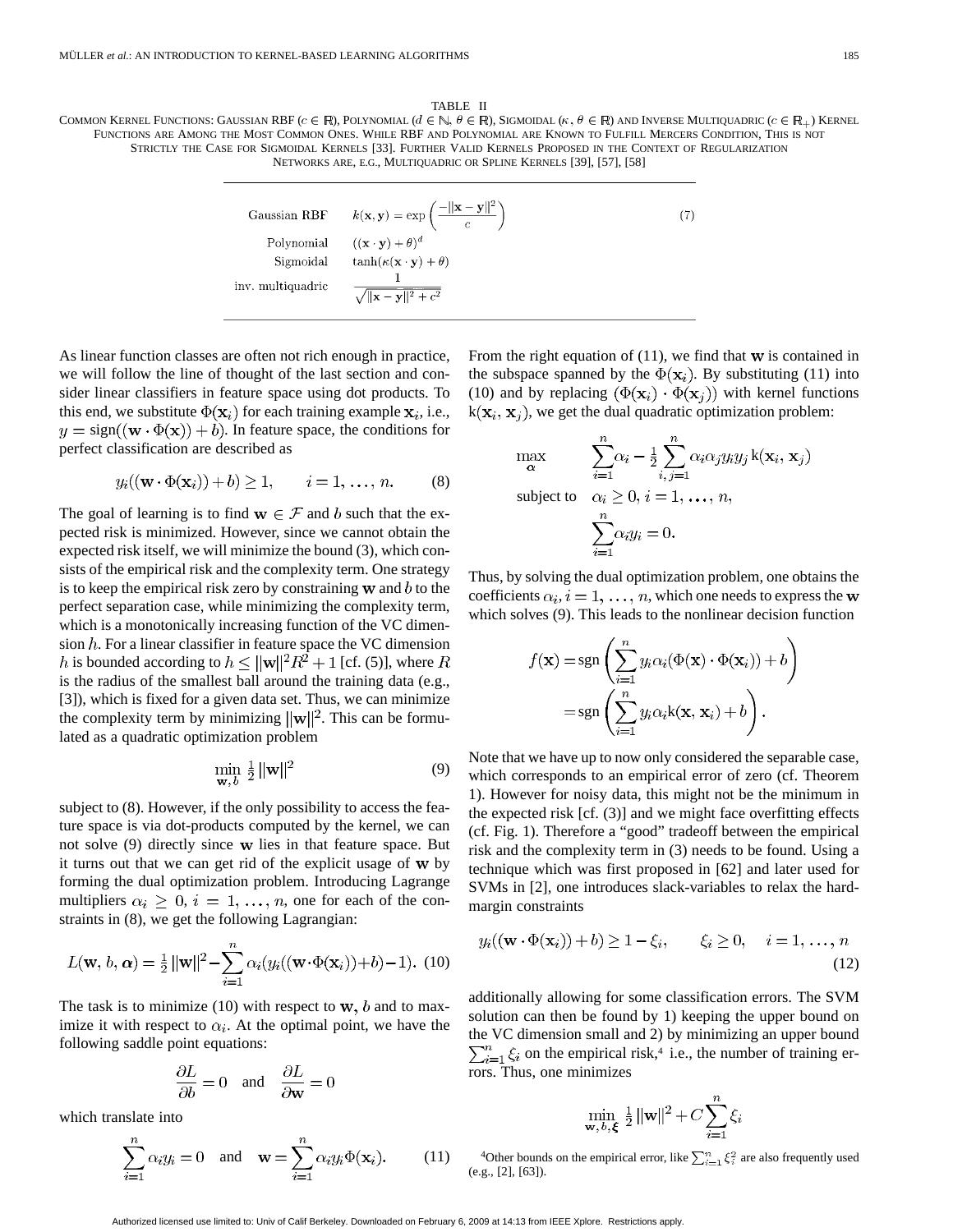where the regularization constant  $C > 0$  determines the tradeoff between the empirical error and the complexity term. This leads to the dual problem:

$$
\max_{\mathbf{\alpha}} \qquad \sum_{i=1}^{n} \alpha_i - \frac{1}{2} \sum_{i,j=1}^{n} \alpha_i \alpha_j y_i y_j \mathbf{k}(\mathbf{x}_i, \mathbf{x}_j) \tag{13}
$$

$$
subject to \quad 0 \le \alpha_i \le C, i = 1, ..., n,
$$
\n<sup>(14)</sup>

$$
\sum_{i=1}^{n} \alpha_i y_i = 0. \tag{15}
$$

From introducing the slack-variables  $\xi_i$ , one gets the *box* constraints that limit the size of the Lagrange multipliers:  $\alpha_i \leq C$ ,  $i=1,\ldots,n$ .

*1) Sparsity:* Most optimization methods are based on the second-order optimality conditions, so called Karush–Kuhn–Tucker conditions which state necessary and in some cases sufficient conditions for a set of variables to be optimal for an optimization problem. It comes handy that these conditions are particularly simple for the dual SVM problem (13) [64]

$$
\alpha_i = 0 \quad \Rightarrow \quad y_i f(\mathbf{x}_i) \ge 1 \quad \text{and} \quad \xi_i = 0
$$
\n
$$
0 < \alpha_i < C \quad \Rightarrow \quad y_i f(\mathbf{x}_i) = 1 \quad \text{and} \quad \xi_i = 0 \tag{16}
$$
\n
$$
\alpha_i = C \quad \Rightarrow \quad y_i f(\mathbf{x}_i) \le 1 \quad \text{and} \quad \xi_i \ge 0.
$$

They reveal one of the most important property of SVMs: the solution is sparse in  $\alpha$ , i.e., many patterns are outside the margin area and the optimal  $\alpha_i$ 's are zero. Specifically, the KKT conditions show that only such  $\alpha_i$  connected to a training pattern  $x_i$ , which is either on the margin (i.e.,  $0 < \alpha_i < C$  and  $y_i f(\mathbf{x}_i) = 1$ ) or inside the margin area (i.e.,  $\alpha_i = C$  and  $y_i f(\mathbf{x}_i)$  < 1) are nonzero. Without this sparsity property, SVM learning would hardly be practical for large data sets.

2)  $\nu$ -SVMs: Several modifications have been proposed to the basic SVM algorithm. One particular useful modification are  $\nu$ -SVMs [65], originally proposed for regression. In the case of pattern recognition, they replace the rather unintuitive regularization constant C with another constant  $\nu \in (0, 1]$  and yield, for appropriate parameter choices, identical solutions. Instead of (13) one solves

$$
\max_{\mathbf{\alpha}} \qquad -\frac{1}{2} \sum_{i,j=1}^{n} \alpha_i \alpha_j y_i y_j \mathbf{k}(\mathbf{x}_i, \mathbf{x}_j)
$$
\nsubject to 
$$
0 \le \alpha_i \le 1/n, i = 1, ..., n,
$$
\n
$$
\sum_{i=1}^{n} \alpha_i y_i = 0,
$$
\n
$$
\sum_{i} \alpha_i \ge \nu.
$$

The advantage is that this new parameter  $\nu$  has a clearer interpretation than simply "the smaller, the smoother": under some mild assumptions (data i.i.d. from continuous probability distribution [65]) it is asymptotically 1) an upper bound on the number of margin errors<sup>5</sup> and 2) a lower bound on the number of SVs.

<sup>5</sup>A margin error is a point  $x_i$  which is either being misclassified or lying inside the margin area.

*3) Computing the Threshold:* The threshold *b* can be computed by exploiting the fact that for all SVs  $x_i$  with  $0 < \alpha_i < C$ , the slack variable  $\xi_i$  is zero. This follows from the Karush–Kuhn–Tucker (KKT) conditions [cf. (16)]. Thus, for any support vector  $\mathbf{x}_i$  with  $i \in I := \{i : 0 < \alpha_i < C\}$  holds

$$
y_i\left(b+\sum_{j=1}^n y_j\alpha_j\mathbf{k}(\mathbf{x}_i,\mathbf{x}_j)\right)=1.
$$

Averaging over these patterns yields a numerically stable solution

$$
b = \frac{1}{|I|} \sum_{i \in I} \left( y_i - \sum_{j=1}^n y_j \alpha_j \mathbf{k}(\mathbf{x}_i, \mathbf{x}_j) \right).
$$

*4) A Geometrical Explanation:* Here, we will present an illustration of the SVM solution to enhance intuitive understandings. Let us normalize the weight vector to one (i.e.,  $||\mathbf{w}||_2 = 1$ ) and fix the threshold  $b = 0$ . Then, the set of all w which separate the training samples is completely described as

$$
\mathcal{V} = \{ \mathbf{w} | y_i f(\mathbf{x}_i) > 0; i = 1, ..., n, ||\mathbf{w}||_2 = 1 \}.
$$

The set  $V$  is called "version space" [66]. It can be shown that the SVM solution coincides with the Tchebycheff-center of the version space, which is the center of the largest sphere contained in  $V$  (cf. [67]). However, the theoretical optimal point in version space yielding a Bayes-optimal decision boundary is the Bayes point, which is known to be closely approximated by the center of mass [68], [69]. The version space is illustrated as a region on the sphere as shown in Figs. 5 and 6. If the version space is shaped as in Fig. 5, the SVM solution is near to the optimal point. However, if it has an elongated shape as in Fig. 6, the SVM solution is far from the optimal one. To cope with this problem, several researchers [68], [70], [71] proposed a billiard sampling method for approximating the Bayes point. This method can achieve improved results, as shown on several benchmarks in comparison to SVMs.

*5) Optimization Techniques for SVMs:* To solve the SVM problem one has to solve the (convex) quadratic programming  $(QP)$  problem  $(13)$  under the constraints  $(14)$  and  $(15)$   $[(13)$  can be rewritten as maximizing  $(-1/2)\boldsymbol{\alpha}^\top \hat{K} \boldsymbol{\alpha} + \mathbf{1}^\top \boldsymbol{\alpha}$  where  $\hat{K}$  is the positive semidefinite matrix  $K_{ij} = y_i y_j \mathbf{k}(\mathbf{x}_i, \mathbf{x}_j)$  and 1 the vector of all ones]. As the objective function is convex every (local) maximum is already a global maximum. However, there can be several optimal solutions (in terms of the variables  $\alpha_i$ ) which might lead to different testing performances.

There exists a huge body of literature on solving quadratic programs and several free or commercial software packages (see, e.g., [33], [73], and [74], and references therein). However, the problem is that most mathematical programming approaches are either only suitable for small problems or assume that the quadratic term covered by  $\hat{K}$  is very sparse, i.e., most elements of this matrix are zero. Unfortunately this is not true for the SVM problem and thus using standard codes with more than a few hundred variables results in enormous training times and more than demanding memory needs. Nevertheless, the structure of the SVM optimization problem allows to derive specially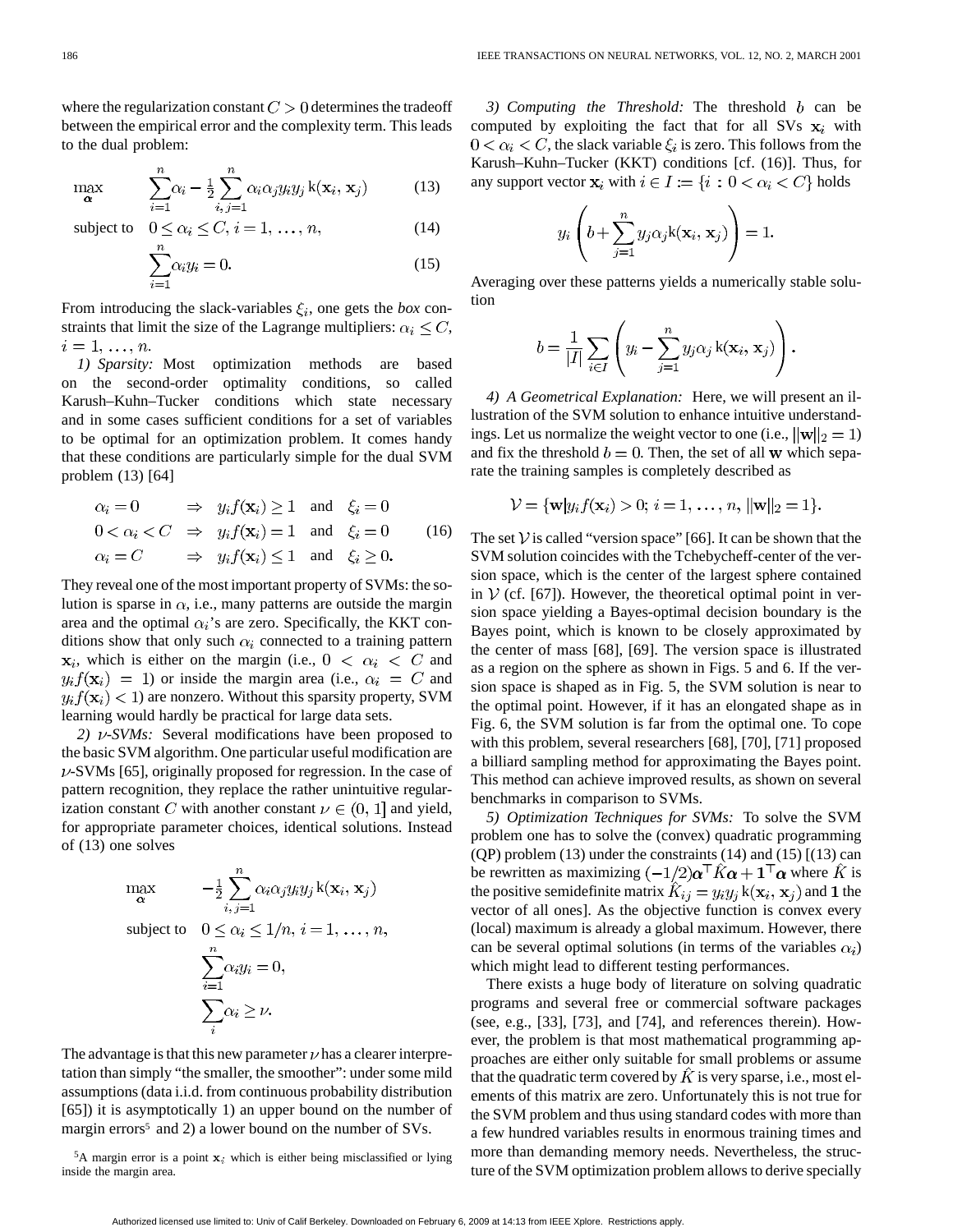

Fig. 5. An example of the version space where the SVM works fine. The center of mass  $(\diamondsuit)$  is close to the SVM solution  $(\times)$ . Figure taken from [72].



Fig. 6. An example of the version space where SVM works poorly. The version space has an elongated shape and the center of mass  $(\diamondsuit)$  is far from the SVM solution  $(x)$ . Figure taken from [72].

tailored algorithms which allow for fast convergence with small memory requirements even on large problems. Here we will briefly consider three different approaches. References, containing more details and tricks can be found, e.g., in [6] and [33].

*a) Chunking:* A key observation in solving large scale SVM problems is the sparsity of the solution  $\alpha$ . Depending on the problem, many of the optimal  $\alpha_i$  will either be zero or on the upper bound C. If one knew beforehand which  $\alpha_i$  were zero, the corresponding rows and columns could be removed from the matrix  $K$  without changing the value of the quadratic form. Further, a point  $\alpha$  can only be optimal for (13) if and only if it fulfills the KKT conditions [cf. (16)]. In [64] a method called chunking is described, making use of the sparsity and the KKT conditions. At every step chunking solves the problem containing all nonzero  $\alpha_i$  plus some of the  $\alpha_i$  violating the KKT conditions. The size of this problem varies but is finally equal to the number of nonzero coefficients. While this technique is suitable for fairly large problems it is still limited by the maximal number of support vectors that one can handle and it still requires a quadratic optimizer to solve the sequence of smaller problems. A free implementation can be found, e.g., in [75].

*b) Decomposition Methods:* Those methods are similar in spirit to chunking as they solve a sequence of small QPs as well. But here the size of the subproblems is fixed. They are based on the observations of [76], [77] that a sequence of QPs which at least always contains one sample violating the KKT conditions will eventually converge to the optimal solution. It

was suggested to keep the size of the subproblems fixed and to add and remove one sample in each iteration. This allows the training of arbitrary large data sets. In practice, however, the convergence of such an approach is very slow. Practical implementations use sophisticated heuristics to select several patterns to add and remove from the subproblem plus efficient caching methods. They usually achieve fast convergence even on large datasets with up to several thousands of SVs. A good quality (free) implementation is  $SVM<sub>light</sub>$  [78]. A quadratic optimizer is still required and contained in the package. Alternatively, the package [75] also contains a decomposition variant.

*c) Sequential Minimal Optimization (SMO):* This method proposed by [79] can be viewed as the most extreme case of decomposition methods. In each iteration it solves a quadratic problem of size two. This can be done analytically and thus no quadratic optimizer is required. Here the main problem is to chose a good pair of variables to optimize in each iteration. The original heuristics presented in [79] are based on the KKT conditions and there has been some work (e.g., [80]) to improve them. The implementation of the SMO approach is straightforward (pseudocode in [79]). While the original work was targeted at an SVM for classification, there are now also approaches which implement variants of SMO for SVM regression (e.g., [33] and [36]) and single-class SVMs (cf. below, [14]).

*d) Other Techniques:* Further algorithms have been proposed to solve the SVM problem or a close approximation. For instance, the Kernel–Adatron [81] is derived from the Adatron algorithm by [82] proposed originally in a statistical mechanics setting. It constructs a large margin hyperplane using online learning. Its implementation is very simple. However, its drawback is that is does not allow for training errors, i.e., it is only valid for separable data sets. In [83], a slightly more general approach for data mining problems is considered.

*e) Codes:* A fairly large selection of optimization codes for SVM classification and regression may be found on the web at [84] together with the appropriate references. They range from simple MATLAB implementation to sophisticated  $C, C++$  or FORTRAN programs. Note that most of these implementations are for noncommercial use only.

#### *B. Kernel Fisher Discriminant*

The idea of the KFD (e.g., [7], [9], and [10]) is to solve the problem of Fisher's linear discriminant [85], [86] in a kernel feature space  $\mathcal F$ , thereby yielding a nonlinear discriminant in input space. In the linear case, Fisher's discriminant aims at finding a linear projections such that the classes are well separated (cf. Fig. 7). Separability is measured by two quantities: How far are the projected means apart (should be large) and how big is the variance of the data in this direction (should be small). This can be achieved by maximizing the Rayleigh coefficient

$$
J(\mathbf{w}) = \frac{\mathbf{w}^{\top} S_B \mathbf{w}}{\mathbf{w}^{\top} S_W \mathbf{w}} \tag{17}
$$

of between and within class variance with respect to  $w$  where

$$
S_B = (\mathbf{m}_2 - \mathbf{m}_1)(\mathbf{m}_2 - \mathbf{m}_1)^\top
$$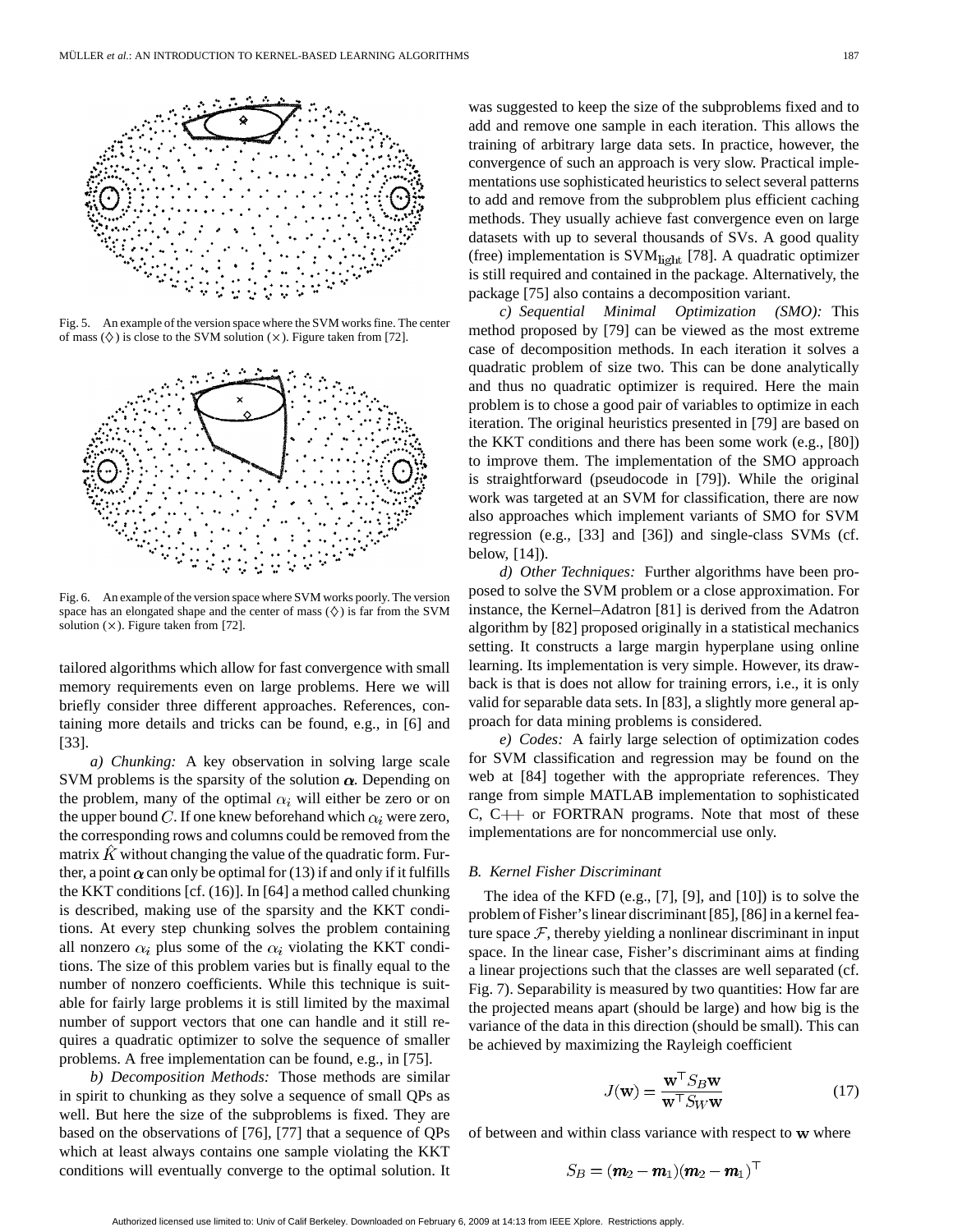

Fig. 7. Illustration of the projections of PCA and Fisher's discriminant for a toy data set. It is clearly seen that PCA is purely descriptive, whereas the Fisher projection is discriminative.

and

$$
S_W = \sum_{k=1,2} \sum_{i \in \mathcal{I}_k} (\mathbf{x}_i - \mathbf{m}_k)(\mathbf{x}_i - \mathbf{m}_k)^{\top}.
$$

Here  $m_k$  and  $\mathcal{I}_k$  denote the sample mean and the index set for class  $k$ , respectively. Note that under the assumption that the class distributions are (identically distributed) Gaussians, Fisher's discriminant is Bayes optimal; it can also be generalized to the multiclass case.6 To formulate the problem in a kernel feature space  $\mathcal F$  one can make use of a similar expansion as (11) in SVMs for  $w \in \mathcal{F}$ , i.e., one can express w in terms of mapped training patterns [7]

$$
\mathbf{w} = \sum_{i=1}^{n} \alpha_i \Phi(\mathbf{x}_i).
$$
 (18)

Substituting  $\Phi(\mathbf{x})$  for all x in (17) and plugging in (18), the optimization problem for the KFD in the feature space can then be written as [8]

$$
J(\alpha) = \frac{(\alpha^{\top} \mu)^2}{\alpha^{\top} N \alpha} = \frac{\alpha^{\top} M \alpha}{\alpha^{\top} N \alpha}
$$
 (19)

where  $\mu_k = (1/|\mathcal{I}_k|)K\mathbf{1}_k, N = KK^{\top} - \sum_{k=1,2} |I_k|\mu_k\mu_k^{\top},$ ,  $M = \mu \mu^+$ , and  $k(\mathbf{x}_i, \mathbf{x}_j)$ . The projection of a test point onto the discriminant is computed by

$$
(\mathbf{w} \cdot \Phi(\mathbf{x})) = \sum_{i=1}^{n} \alpha_i \mathbf{k}(\mathbf{x}_i, \mathbf{x}).
$$

Finally, to use these projections in classification one needs to find a suitable threshold which can either be chosen as the mean of the average projections of the two classes or, e.g., by training a linear SVM on the projections.

6This can be done with kernel functions as well and has explicitly been carried out, e.g., in [9], [10]. However, most further developments for KFD do not easily carry over to the multiclass case, e.g., resulting in integer programming problems.

As outlined before, the dimension of the feature space is equal to or higher than the number of training samples  $n$  which makes regularization necessary. In [7] it was proposed to add a multiple of, e.g., the identity or the kernel matrix  $K$  to  $N$ , penalizing  $\|\alpha\|^2$  or  $\|\mathbf{w}\|^2$ , respectively (see also [87] and [88]).

To maximize (19) one could either solve the generalized Eigenproblem  $M\alpha = \lambda N\alpha$ , selecting the Eigenvector  $\alpha$  with maximal Eigenvalue  $\lambda$ , or, equivalently, compute  $\alpha \equiv N^{-1}(\mu_2 - \mu_1)$ . However, as the matrices N and M scale with the number of training samples and the solutions are nonsparse this is only feasible for moderate  $n$ . One possible solution is to transform KFD into a convex quadratic programming problem [89] which allows to derive a sparse variant of KFD and a more efficient, sparse-greedy approximation algorithm [90]. Recalling that Fisher's discriminant tries to minimize the variance of the data along the projection whilst maximizing the distance between the average outputs for each class, the following quadratic program does exactly this:

$$
\min_{\mathbf{\alpha}, b, \xi} \qquad ||\xi||^2 + CP(\mathbf{\alpha})
$$
\n
$$
\text{subject to} \quad K\mathbf{\alpha} + \mathbf{1}b = \mathbf{y} + \xi \tag{20}
$$
\n
$$
\mathbf{1}_k^\top \xi = 0 \qquad \text{for } k = 1, 2
$$

for  $\alpha, \xi \in \mathbb{R}^n$ , and  $b, C \in \mathbb{R}$ . Here P is a regularizer as mentioned before and  $(1_k)_i$  is one for  $y_i$  belonging to class k and zero otherwise. It is straightforward to show, that this program is equivalent to (19) with the same regularizer added to the matrix N [89]. The proof is based on the facts that 1) the matrix  $M$  is rank one and 2) that the solutions  $w$  to (19) are invariant under scaling. Thus one can fix the distance of the means to some arbitrary, positive value, say two, and just minimize the variance. The first constraint, which can be read as  $(\mathbf{w} \cdot \mathbf{x}_i) + b = y_i + \xi_i$ ,  $i = 1, \ldots, n$ , pulls the output for each sample to its class-label. The term  $\|\xi\|^2$  minimizes the variance of the error committed, while the constraints  $\mathbf{1}_k^{\top} \boldsymbol{\xi} = 0$  ensure that the average output for each class is the label, i.e., for  $\pm 1$  labels the average distance of the projections is two. For  $C = 0$  one obtains the original Fisher algorithm in feature space.

*1) Optimization:* Besides a more intuitive understanding of the mathematical properties of KFD [89], in particular in relation to SVMs or the relevance vector machine (RVM) [91], the formulation (20) allows to derive more efficient algorithms as well. Choosing a  $\ell_1$ -norm regularizer  $P(\alpha) = ||\alpha||_1$  we obtain sparse solutions [sparse KFD (SKFD)].7 By going even further and replacing the quadratic penalty on the variables  $\xi$  with an  $\ell_1$ -norm as well, we obtain a linear program which can be very efficiently optimized using column generation techniques (e.g., [92]) [linear sparse KFD (LSKFD)]. An alternative optimization strategy arising from (20) is to iteratively construct a solution to the full problem as proposed in [90]. Starting with an empty solution one adds in each iteration one pattern to the expansion (18). This pattern is chosen such that it (approximately) gives

<sup>7</sup>Roughly speaking, a reason for the induced sparseness is the fact that vectors far from the coordinate axes are "larger" with respect to the  $\ell_1$ -norm than with respect to  $\ell_p$ -norms with  $p > 1$ . For example, consider the vectors  $(1, 0)$  and  $(1/\sqrt{2}, 1/\sqrt{2})$ . For the two norm,  $||(1, 0)||_2 = ||(1/\sqrt{2}, 1/\sqrt{2})||_2 = 1$ , but for the  $\ell_1$ -norm,  $1 = ||(1, 0)||_1 < ||(1/\sqrt{2}, 1/\sqrt{2})||_2 = \sqrt{2}$ . Note that using the  $\ell_1$ -norm as regularizer the optimal solution is always a vertex solution (or can be expressed as such) and tends to be very sparse.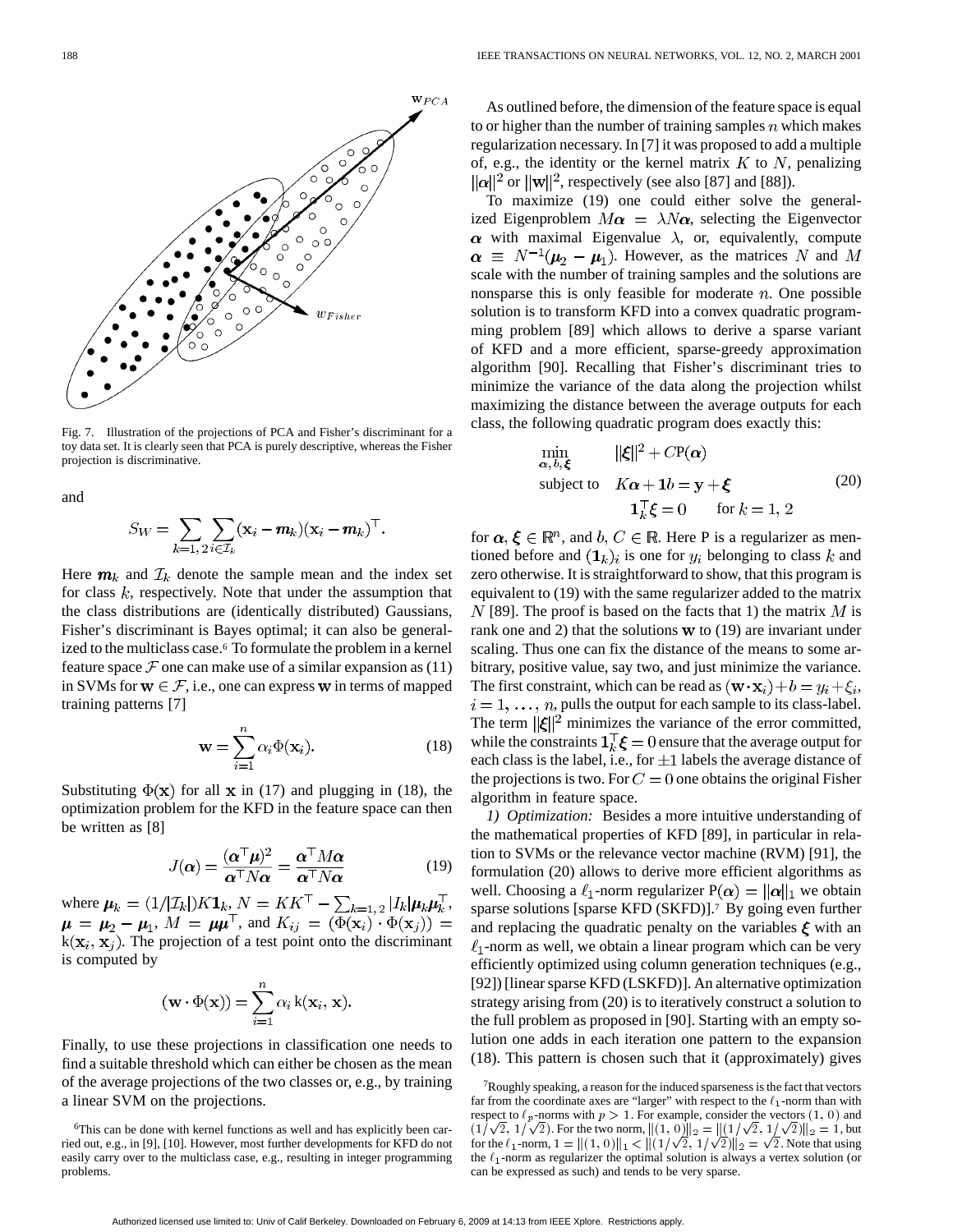the largest decrease in the objective function (other criteria are possible). When the change in the objective falls below a predefined threshold the iteration is terminated. The obtained solution is sparse and yields competitive results compared to the full solution. The advantages of this approach are the smaller memory requirements and faster training time compared to quadratic programming or the solution of an Eigenproblem.

#### *C. Connection between Boosting and Kernel Methods*

We will now show a connection of boosting to SVMs and KFD. Let us start with a very brief review of Boosting methods, which does not claim to be complete—for more details see, e.g., [53], [93]–[97]. The first boosting algorithm was proposed by Schapire [98]. This algorithm was able to "boost" the performance of a weak PAC learner [99] such that the resulting algorithm satisfies the strong PAC learning criteria [100].8 Later, Freund and Schapire found an improved PAC boosting algorithm—called AdaBoost [53]—which repeatedly calls a given "weak learner" (also: base learning algorithm)  $\mathcal L$  and finally produces a master hypothesis  $f$  which is a convex combination of the functions  $h_j$  produced by the base learning algorithm, i.e., and  $w_t \geq 0, t = 1, ..., T$ . The given weak learner  $\mathcal L$  is used with different distributions  $p = [p_1, \ldots, p_n]$  (where  $\sum_i p_i = 1, p_i \geq 0, i = 1, \ldots, n$ ) on the training set, which are chosen in such a way that patterns poorly classified by the current master hypothesis are more emphasized than other patterns.

Recently, several researchers [101]–[104] have noticed that AdaBoost implements a constraint gradient descent (coordinate-descent) method on an exponential function of the margins. From this understanding, it is apparent that other algorithms can be derived  $[101]$ – $[104]$ .<sup>9</sup> A slight modification of AdaBoost—called Arc-GV—has been proposed in [105].10 For Arc-GV it can be proven that it asymptotically (with the number of iterations) finds a convex combination of all possible base hypotheses that maximizes the margin—very much in spirit to the hard margin SVM mentioned in Section IV-A. Let  $H := \{h_i | j = 1, \ldots, J\}$  be the set of hypotheses, from which the base learner can potentially select hypotheses. Then the solution of Arc-GV is the same as the one of the following linear program [105], that maximizes the smallest margin  $\rho$ :

$$
\max_{\mathbf{w} \in \mathcal{F}, \rho \in \mathbb{R}_+} \rho
$$
\nsubject to\n
$$
y_i \sum_{j=1}^J w_j h_j(\mathbf{x}_i) \ge \rho \quad \text{for } i = 1, \dots, n \quad (21)
$$
\n
$$
\|\mathbf{w}\|_1 = 1.
$$

Let us recall that SVMs and KFD implicitly compute scalar products in feature space with the help of the kernel trick. Omitting the bias ( $b \equiv 0$ ) for simplicity, the SVM minimization of (9) subject to (8) can be restated as a maximization of the margin  $\rho$  (cf. Fig. 3)

$$
\max_{\mathbf{w} \in \mathcal{F}, \rho \in \mathbb{R}_+} \rho
$$
\nsubject to\n
$$
y_i \sum_{j=1}^N w_j P_j[\Phi(\mathbf{x}_i)] \ge \rho \quad \text{for } i = 1, ..., n
$$
\n
$$
\|\mathbf{w}\|_2 = 1,
$$
\n(22)

where  $N = \dim(\mathcal{F})$  and P<sub>i</sub> is the operator projecting onto the *i*th coordinate in feature space. The use of the  $\ell_2$ -norm of w in the last constraint implies that the resulting hyperplane is chosen such that the minimum  $\ell_2$ -distance of a training pattern to the hyperplane is maximized (cf. Section II-B). More generally, using an arbitrary  $\ell_p$ -norm constraint on the weight vector leads to maximizing the  $\ell_q$ -distance between hyperplane and training points [107], where  $(1/q) + (1/p) = 1$ . Thus, in (21) one maximizes the minimum  $\ell_{\infty}$ -distance of the training points to the hyperplane.

On the level of the mathematical programs (22) and (21), one can clearly see the relation between boosting and SVMs. The connection can be made even more explicit by observing that any hypothesis set H implies a mapping  $\Phi$  by

$$
\Phi: \mathbf{x} \mapsto [h_1(\mathbf{x}), \ldots, h_N(\mathbf{x})]^\top
$$

and therefore also a kernel  $k(x, y) = (\Phi(y) \cdot \Phi(y)) =$  $\sum_{j=1}^{N} h_j(\mathbf{x}) h_j(\mathbf{y})$ , which could in principle be used for SVM learning. Thus, any hypothesis set  $H$  spans a feature space  $\mathcal{F}$ . Furthermore, for any feature space  $\mathcal{F}$ , which is spanned by some mapping  $\Phi$ , the corresponding hypothesis set H can be readily constructed by  $h_j = P_j[\Phi]$ .

Boosting, in contrast to SVMs, performs the computation *explicitly* in feature space. This is well known to be prohibitive, if the solution  $w$  is not sparse, as the feature space might be very high dimensional. As mentioned in Section IV-B (cf. Footnote 7), using the  $\ell_1$ -norm instead of the  $\ell_2$ -norm, one can expect to get sparse solutions in  $w$ .<sup>11</sup> This might be seen as one important ingredient for boosting, as it relies on the fact that there are only a few hypotheses/dimensions  $h_j = P_j[\Phi]$  needed to express the solution, which boosting tries to find during each iteration. Basically, boosting considers only the most important dimensions in feature space and can this way be very efficient.

#### *D. Wrapping Up*

SVMs, KFD, and boosting work in very high-dimensional feature spaces. They differ, however, in how they deal with the algorithmic problems that this can cause. One can think of boosting as an SV approach in a high-dimensional feature space spanned by the base hypothesis of some function set  $H$ . The problem becomes tractable since boosting uses effectively a  $\ell_1$ -norm regularizer. This induces sparsity, hence one never really works in the full space, but always in a small subspace. Vice versa, one can think of SVMs and KFD as a "boosting approach" in a high-dimensional space. There we use the

<sup>8</sup>A method that builds a strong PAC learning algorithm from a weak PAC learning algorithm is called a PAC boosting algorithm [96].

<sup>&</sup>lt;sup>9</sup>See also [96] for an investigation in which potentials lead to PAC boosting algorithms.

<sup>10</sup>A generalization of Arc-GV using slack variables as in (12) can be found in [106], [92].

<sup>&</sup>lt;sup>11</sup>Note that the solution of SVMs is under rather mild assumption not sparse in  $\mathbf{w} = \sum_{i=1}^{n} \alpha_i \Phi(\mathbf{x}_i)$  [108], but in  $\boldsymbol{\alpha}$ .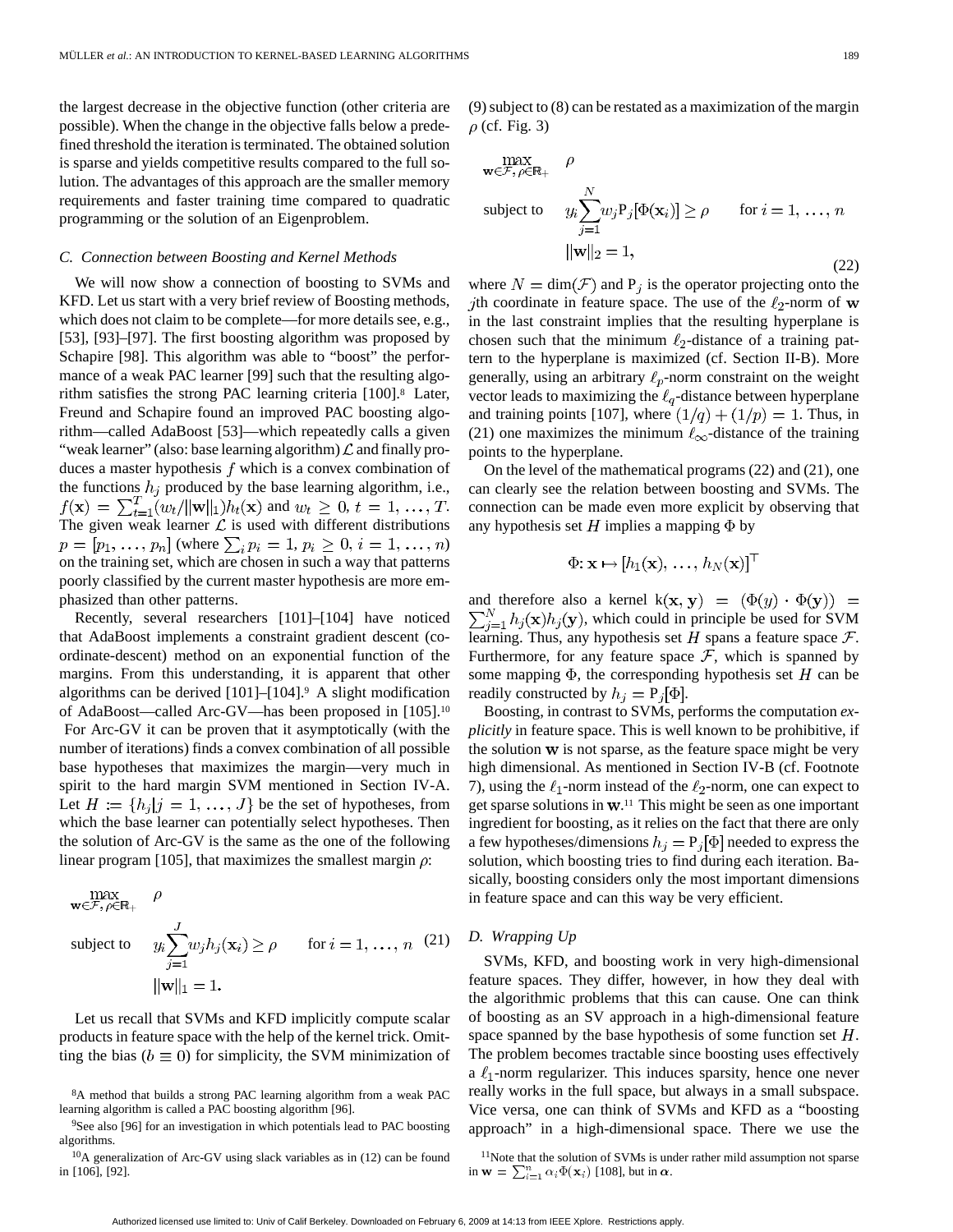kernel trick and therefore never explicitly work in the feature space. Thus, SVMs and KFD get away without having to use  $\ell_1$ -norm regularizers; indeed, they *could* not use them on w, as the kernel only allows computation of the  $\ell_2$ -norm in feature space. SVM and boosting lead to sparse solutions (as does KFD with the appropriate regularizer [89]), although in different spaces, and both algorithms are constructed to exploit the form of sparsity they produce. Besides providing insight, this correspondence has concrete practical benefits for designing new algorithms. Almost any new development in the field of SVMs can be translated to a corresponding boosting algorithm using the  $\ell_1$ -norm instead of the  $\ell_2$ -norm and vice versa (cf. [106], [109], [110], [155]).

## V. UNSUPERVISED LEARNING

In unsupervised learning only the data  $x_1, \ldots, x_n \in \mathbb{R}^N$  is given, i.e., the labels are missing. Standard questions of unsupervised learning are clustering, density estimation, and data description (see, e.g., [51] and [111]). As already outlined above, the kernel trick cannot only be applied in supervised learning scenarios, but also for unsupervised learning, *given that the base algorithm can be written in terms of scalar products.* In the following sections we will first review one of the most common statistical data analysis algorithm, PCA, and explain its "kernelized" variant: kernel PCA (see [11]). Subsequently, single-class classification is explained. Here the support of a given data set is being estimated (see, e.g., [14], [110], [112], and [113]). Recently, single-class SVMs are frequently used in outlier or novelty detection applications.

# *A. Kernel PCA*

The basic idea of PCA is depicted in Fig. 8. For  $N$ -dimensional data, a set of orthogonal directions—capturing most of the variance in the data—is computed, i.e., the first  $k$  projections  $(k = 1, ..., N)$  allow to reconstruct the data with minimal quadratic error. In practice one typically wants to describe the data with reduced dimensionality by extracting a few meaningful components, while at the same time one is retaining most existing structure in the data (see, e.g., [114]). Since PCA is a linear algorithm it is clearly beyond its capabilities to extract nonlinear structures in the data as, e.g., the one observed in Fig. 8. It is here, where the kernel-PCA algorithm sets in. To derive kernel-PCA we first map the data  $x_1, \ldots, x_n \in \mathbb{R}^N$  into a feature space  $\mathcal F$  (cf. Section III) and compute the covariance matrix

$$
C = \frac{1}{n} \sum_{j=1}^{n} \Phi(\mathbf{x}_j) \Phi(\mathbf{x}_j)^{\top}.
$$

The principal components are then computed by solving the Eigenvalue problem: find  $\lambda > 0$ ,  $V \neq 0$  with

$$
\lambda \mathbf{V} = C\mathbf{V} = \frac{1}{n} \sum_{j=1}^{n} (\Phi(\mathbf{x}_j) \cdot \mathbf{V}) \Phi(\mathbf{x}_j).
$$
 (23)



Fig. 8. By using a kernel function, kernel-PCA is implicitly performing a linear PCA in some high-dimensional feature space, that is nonlinearly related to the input space. (a) Linear PCA in the input space is not sufficient to describe the most interesting direction in this toy example. (b) Using a suitable nonlinear mapping  $\Phi$  and performing linear PCA on the mapped patterns (kernel PCA), the resulting *nonlinear* direction in the input space can find the most interesting direction (figure from [11]).

Furthermore, as can be seen from (23) all Eigenvectors with nonzero Eigenvalue must be in the span of the mapped data, i.e.,  $V \in \text{span} {\Phi(\mathbf{x}_1), \ldots, \Phi(\mathbf{x}_n)}$ . This can be written as

$$
\mathbf{V} = \sum_{i=1}^{n} \alpha_i \Phi(\mathbf{x}_i).
$$

By multiplying with  $\Phi(\mathbf{x}_k)$  from the left, (23) reads

$$
\lambda(\Phi(\mathbf{x}_k) \cdot \mathbf{V}) = (\Phi(\mathbf{x}_k) \cdot C\mathbf{V}) \quad \text{for all } k = 1, \dots, n.
$$

Defining an  $n \times n$ -matrix

$$
K_{ij} := (\Phi(\mathbf{x}_i) \cdot \Phi(\mathbf{x}_j)) = k(\mathbf{x}_i, \mathbf{x}_j)
$$
(24)

one computes an Eigenvalue problem for the expansion coefficients  $\alpha_i$ , that is now solely dependent on the kernel function

$$
\lambda \alpha = K \alpha \qquad (\alpha = (\alpha_1, \ldots, \alpha_n)^\top).
$$

The solutions  $(\lambda_k, \alpha^k)$  further need to be normalized by imposing  $\lambda_k(\alpha^k \cdot \alpha^k) = 1$  in *F*. Also—as in every PCA algorithm—the data needs to be centered in  $\mathcal F$ . This can be done by simply substituting the kernel-matrix  $K$  with

$$
\ddot{K} = K - 1_n K - K1_n + 1_n K1_n
$$

where  $(1_n)_{ij} = 1/n$ ; for details see [11].

For extracting features of a new pattern  $x$  with kernel PCA one simply projects the mapped pattern  $\Phi(\mathbf{x})$  onto  $\mathbf{V}^k$ 

$$
(\mathbf{V}^k \cdot \Phi(\mathbf{x})) = \sum_{i=1}^M \alpha_i^k (\Phi(\mathbf{x}_i) \cdot \Phi(\mathbf{x}))
$$

$$
= \sum_{i=1}^M \alpha_i^k k(\mathbf{x}_i, \mathbf{x}).
$$
(25)

Authorized licensed use limited to: Univ of Calif Berkeley. Downloaded on February 6, 2009 at 14:13 from IEEE Xplore. Restrictions apply.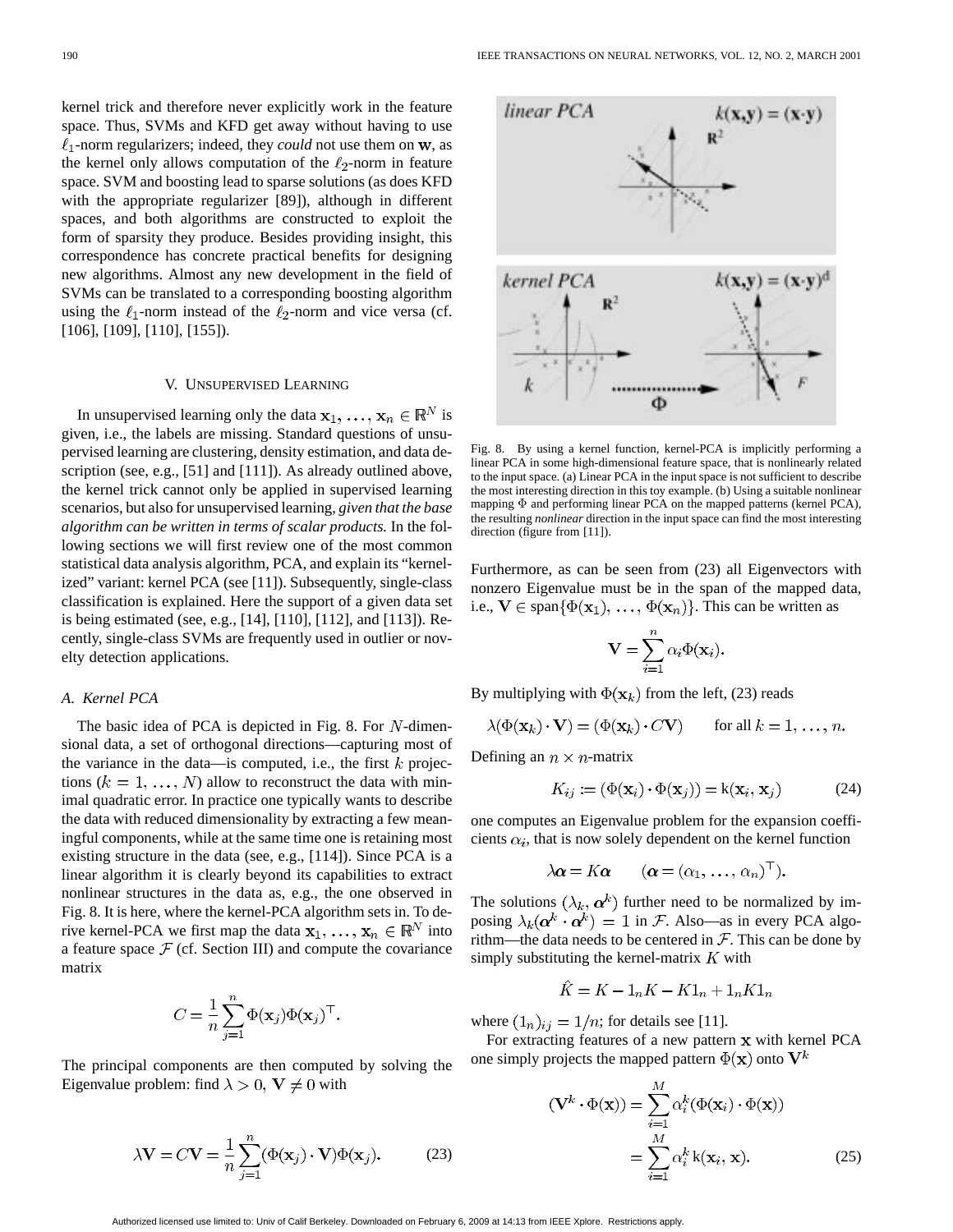

Fig. 9. Linear PCA, or, equivalently, kernel-PCA using  $k(x, y) = (x \cdot y)$ . Plotted are two linear PCA features (sorted according to the size of the Eigenvalues) on an artificial data set. Similar gray values denote areas of similar feature value [cf. (25)]. The first feature (left) projects to the direction of maximal variance in the data. Clearly, one cannot identify the nonlinear structure in the underlying data using linear PCA only (figure from [118]).

Note that in this algorithm for nonlinear PCA the nonlinearity enters the computation only at two points that do not change the nature of the algorithm: 1) in the calculation of the matrix elements of  $K(24)$  and 2) in the evaluation of the expansion (25). So, for obtaining the kernel-PCA components one only needs to solve a similar linear eigenvalue problem as before for linear PCA, the only difference being that one has to deal with an  $n \times n$  problem instead of an  $N \times N$  problem. Clearly, the size of this problem becomes problematic for large  $n$ . Reference [115] proposes to solve this by using a sparse approximation of the matrix  $K$  which still describes the leading Eigenvectors sufficiently well. In [116] a sparse kernel PCA approach is proposed, set within a Bayesian framework. Finally, the approach given in [117] places a  $\ell_1$ -regularizer into the (kernel) PCA problem with the effect of obtaining sparse solutions as well at a comparably low computational cost. Figs. 9–11 show examples for feature extraction with linear PCA and kernel-PCA for artificial data sets. Further applications of kernel PCA for real-world data can be found in Section VII-A-1 for OCR or in Section VII-C-1 for denoising problems, other applications are found in, e.g., [6], [12], [119].

## *B. Single-Class Classification*

A classical unsupervised learning task is density estimation. Assuming that the unlabeled observations  $x_1, \ldots, x_n$ were generated i.i.d. according to some unknown distribution  $P(x)$ , the task is to estimate its density. However, there are several difficulties to this task. First, a density need not always exist—there are distributions that do not possess a density. Second, estimating densities exactly is known to be a hard task. In many applications it is enough to estimate the support of a data distribution instead of the full density. Single-class SVMs avoid solving the harder density estimation problem and concentrate on the simpler task [3], i.e., estimating quantiles of the multivariate distribution, i.e., its support. So far there are two independent algorithms to solve the problem in a kernel feature space. They differ slightly in spirit and geometric notion [113], [14]. It is, however, not quite clear which of them is to be preferred in practice (cf. Figs. 12 and 13). One solution of the single-class SVM problem by Tax and Duin [113] uses *spheres* with soft margins to describe the data in feature space, close in spirit to the algorithm of [120]. For certain classes of



Fig. 10. The first four nonlinear features of Kernel-PCA using a sigmoidal Kernel on the data set from Fig. 9. The Kernel-PCA components capture the nonlinear structure in the data, e.g., the first feature (upper left) is better adapted to the curvature of the data than the respective linear feature from Fig. 9 (figure from [118]).



Fig. 11. The first eight nonlinear features of Kernel-PCA using a RBF Kernel on a toy data set consisting of three Gaussian clusters (see [11]). Upper left: the first and second component split the data into three clusters. Note that kernel-PCA is not primarily built to achieve such a clustering. Rather it tries to find a good description of the data in feature space and in this case the cluster structure extracted has the maximal variance in feature space. The higher components depicted split each cluster in halves (components 3–5), finally features 6–8 achieve orthogonal splits with respect to the previous splits (figure from [11]).

kernels, such as Gaussian RBF ones, this sphere single-class SVM algorithm can be shown to be equivalent to the second Ansatz which is due to Schölkopf *et al.* [14]. For brevity we will focus on this second approach as it is more in the line of this review since it uses margin arguments. It computes a hyperplane in feature space such that a prespecified fraction of the training example will lie beyond that hyperplane, while at the same time the hyperplane has maximal distance (margin) to the origin. For an illustration see Fig. 12. To this end, we solve the following quadratic program [14]:

$$
\min_{\mathbf{w}\in F, \xi\in\mathbb{R}^n, \rho\in\mathbb{R}} \quad \frac{1}{2}||\mathbf{w}||^2 + \frac{1}{\nu n}\sum_{i} \xi_i - \rho \tag{26}
$$

subject to 
$$
(\mathbf{w} \cdot \Phi(\mathbf{x}_i)) \ge \rho - \xi_i, \, \xi_i \ge 0. \tag{27}
$$

Here,  $\nu \in (0, 1]$  is a parameter akin to the one described above for the case of pattern recognition. Since nonzero slack variables  $\xi_i$  are penalized in the objective function, we can expect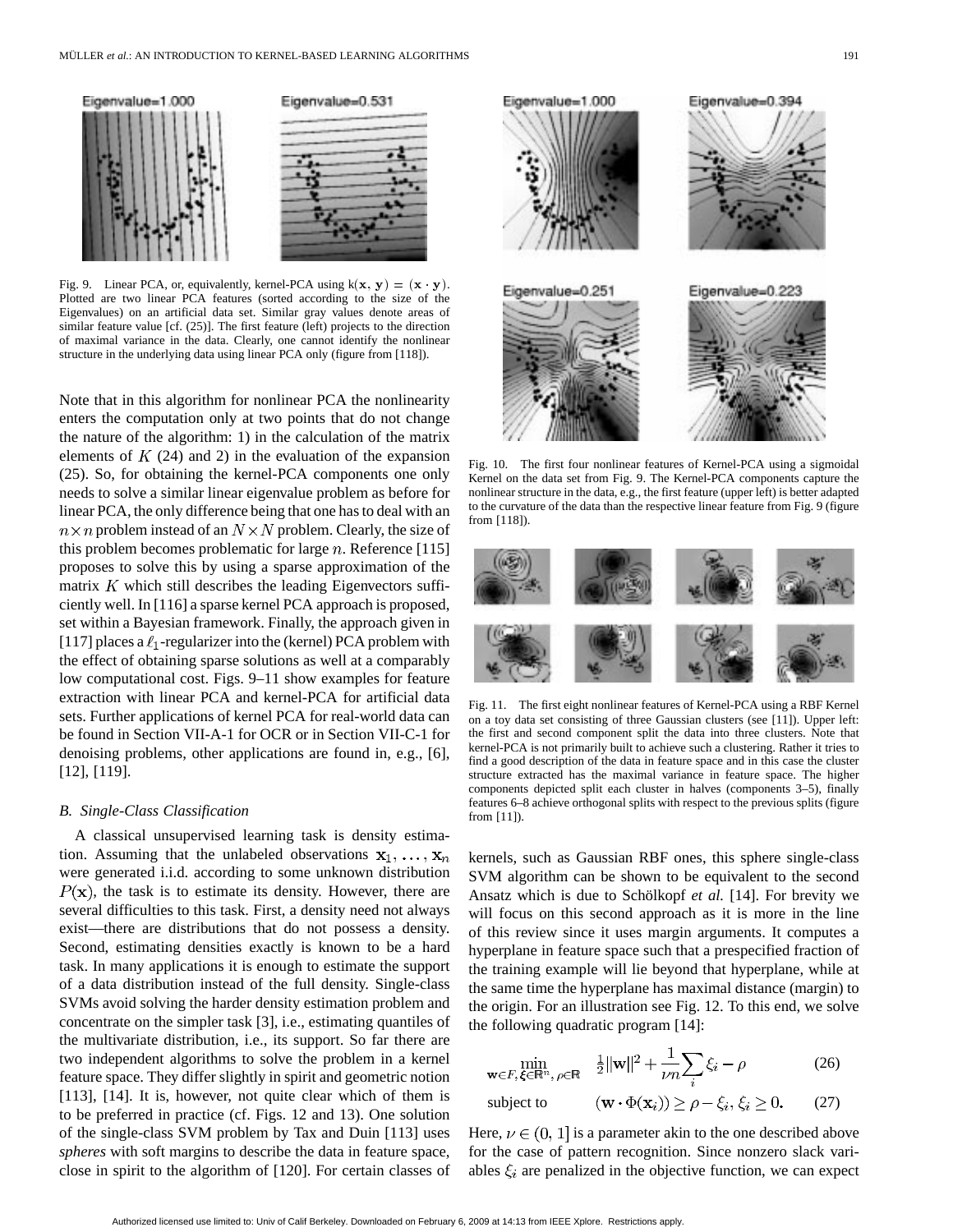



Fig. 12. Illustration of single-class idea. Solving (26), a hyperplane in  $F$ is constructed that maximizes the distance to the origin while allowing for  $\nu$ outliers.



Fig. 13. Illustration of single-class idea. Construction of the smallest soft sphere in  $F$  that contains the data.

that if w and  $\rho$  solve this problem, then the decision function  $f(\mathbf{x}) = \text{sgn}((\mathbf{w} \cdot \Phi(\mathbf{x})) - \rho)$  will be positive for most examples  $x_i$  contained in the training set, while the SV type regularization term  $\|\mathbf{w}\|$  will still be small. The actual tradeoff between these two goals is controlled by  $\nu$ . Deriving the dual problem, the solution can be shown to have a SV expansion (again, patterns  $x_i$ ) with nonzero  $\alpha_i$  are called SVs)

$$
f(\mathbf{x}) = \text{sgn}\left(\sum_{i} \alpha_i \mathbf{k}(\mathbf{x}_i, \mathbf{x}) - \rho\right)
$$

where the coefficients are found as the solution of the dual problem

$$
\min_{\alpha} \qquad \frac{1}{2} \sum_{ij} \alpha_i \alpha_j \mathbf{k}(\mathbf{x}_i, \mathbf{x}_j)
$$
\n
$$
\text{subject to} \quad 0 \le \alpha_i \le 1/(\nu n), \, i = 1, \dots, n \qquad (28)
$$
\n
$$
\sum_{i=1}^{n} \alpha_i = 1.
$$

This problem can be solved with standard QP routines. It does, however, possess features that sets it apart from generic QPs, most notably the simplicity of the constraints. This can be exploited by applying a variant of SMO developed for this purpose [14].

The offset  $\rho$  can be recovered by exploiting that for any  $\alpha_i$ which is not at the upper or lower bound, the corresponding pattern  $\mathbf{x}_i$  satisfies  $\rho = (\mathbf{w} \cdot \Phi(\mathbf{x}_i)) = \sum_i \alpha_j \mathbf{k}(\mathbf{x}_i, \mathbf{x}_i)$ .

Note that if  $\nu$  approaches zero, the upper boundaries on the Lagrange multipliers tend to infinity, i.e., the first inequality constraint in (28) becomes void. The problem then resembles the corresponding *hard margin* algorithm, since the penalization of errors becomes infinite, as can be seen from the primal objective function (26). It can be shown that if the data set is separable from the origin, then this algorithm will find the unique supporting hyperplane with the properties that it separates all data from the origin, and its distance to the origin is maximal among all such hyperplanes. If, on the other hand,  $\nu$  equals one, then the constraints alone only allow one solution: the one where all  $\alpha_i$  are at the upper bound  $1/(\nu n)$ . In this case, for kernels with integral one, such as normalized versions of  $(7)$ , the decision function corresponds to a thresholded Parzen windows estimator. For the parameter  $\nu$  one can show that it controls the fraction of errors and SVs (along the lines of Section IV-A).

*Theorem 2 [14]:* Assume the solution of (27) satisfies  $\rho \neq 0$ . The following statements hold:

- 1)  $\nu$  is an upper bound on the fraction of outliers.
- 2)  $\nu$  is a lower bound on the fraction of SVs.
- 3) Suppose the data were generated independently from a distribution  $P(x)$  which does not contain discrete components. Suppose, moreover, that the kernel is analytic and nonconstant. When the number  $n$  of samples goes to infinity, with probability one,  $\nu$  equals both the fraction of SVs and the fraction of outliers.

We have thus described an algorithm which will compute a region that captures a certain fraction of the training examples. It is a "nice" region, as it will correspond to a small value of  $\|\mathbf{w}\|^2$ , thus the underlying function will be smooth [58]. How about test examples? Will they also lie inside the computed region? This question is the subject of single-class generalization error bounds [14]. Roughly, they state the following: suppose the estimated hyperplane has a small  $\|\mathbf{w}\|^2$  and separates part of the training set from the origin by a certain margin  $\rho/||\mathbf{w}||$ . Then the probability that *test* examples coming from the same distribution lie outside of a slightly *larger* region will not be much larger than the fraction of training outliers.

Fig. 14 displays two-dimensional (2-D) toy examples, and shows how the parameter settings influence the solution. For further applications, including an outlier detection task in handwritten character recognition, cf. [14].

## VI. MODEL SELECTION

In kernel methods discussed so far, the choice of the kernel has a crucial effect on the performance, i.e., if one does not choose the kernel properly, one will not achieve the excellent performance reported in many papers. *Model selection* techniques provide principled ways to select a proper kernel. Usu-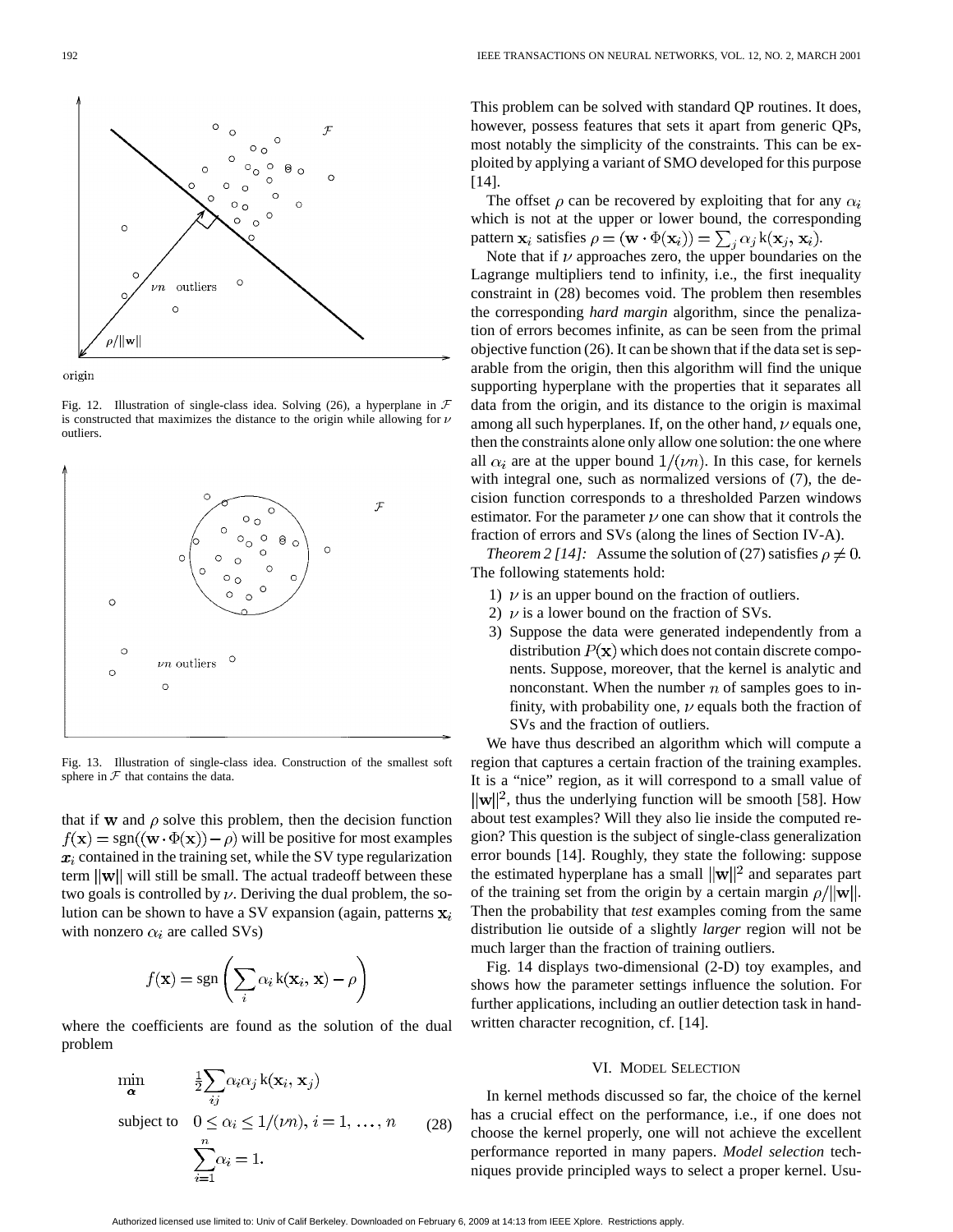

 $\nu$  of all examples is in the estimated region (cf. table). The large value of  $\nu$  causes the additional data points in the upper left corner to have almost no influence on the decision function. For smaller values of  $\nu$ , such as 0.1 *(third picture)*, the points cannot be ignored anymore. Alternatively, one can force the algorithm to take these "outliers" into account by changing the kernel width (7): in the *fourth picture*, using  $c = 0.1$ ,  $\nu = 0.5$ , the data is effectively analyzed on a different length scale which leads the algorithm to consider the outliers as meaningful points. Figure taken from [14].

ally, the candidates of optimal kernels are prepared using some heuristic rules, and the one which minimizes a given criterion is chosen. There are three typical ways for model selection with different criteria, each of which is a prediction of the generalization error

- 1) **Bayesian evidence framework:** The training of a SVM is interpreted as Bayesian inference, and the model selection is done by maximizing the marginal likelihood (i.e., evidence), e.g., [91] and [121].
- 2) **PAC:** The generalization error is upper bounded using a capacity measure depending both on the weights and the model, and these are optimized to minimize the bound. The kernel selection methods for SVM following this approach are reported, e.g., in [36], [122], and [123].
- 3) **Cross validation:** Here, the training samples are divided to  $k$  subsets, each of which have the same number of samples. Then, the classifier is trained  $k$ -times: In the *i*th  $(i = 1, \ldots, k)$  iteration, the classifier is trained on all subsets except the *i*th one. Then the classification error is computed for the *i*th subset. It is known that the average of these  $k$  errors is a rather good estimate of the generalization error [124]. The extreme case, where  $k$  is equal to the number of training samples, is called *leave-one-out* cross validation. Note that bootstrap [125], [126] is also a principled resampling method which is often used for model selection.

Other approaches, namely asymptotic statistical methods such as AIC [41] and NIC [43] can be used. However, since these methods need a large amount of samples by assumption, they have not been in use for kernel methods so far. For 1) and 2), the generalization error is approximated by expressions that can be computed efficiently. For small sample sizes, these values are sometimes not very accurate, but it is known that nevertheless often acceptable good models are selected. Among the three approaches, the most frequently used method is 3) [124], but the problem is that the computational cost is the highest, because the learning problem must be solved  $k$ times. For SVM, there is an approximate way to evaluate the  $n$ -fold cross validation error (i.e., the leave-one-out classification error) called *span bound* [127]. If one assumes that

the support vectors do not change even when a sample is left out, the leave-one-out classification result of this sample can be computed exactly. Under this assumption, we can obtain an estimate of the leave-one-out error—without retraining the SVM many times. Although this assumption is rather crude and not true in many cases, the span bound approach gives a close approximation of the true leave-one-out error in experiments. For KFD there exists a similar result.

Now we would like to describe a particular efficient model selection method that has in practice often been used [7], [89], [102], [128]–[130] in conjunction with the benchmark data sets described in Section VII-B.

In model selection for SVMs and KFD we have to determine the kernel parameters [one (RBF) or more (e.g., polynomial kernel)] and the regularization constant  $C$  or  $\nu$ , while for Boosting one needs to choose the model-parameters of the base learner, a regularization constant and the number of boosting iterations. Given a certain benchmark data set, one usually has a number, say  $M$  (e.g., 100), realizations, i.e., splits into training and test set, available (cf. Section VII-B). The different splits are necessary to average the results in order to get more reliable estimates of the generalization error.

One possibility to do model-selection would be to consider each realization independently from all others and to perform the cross-validation procedure  $M$  times. Then, for each realization one would end-up with different model parameters, as the model selection on each realization will typically have various results.

It is less computationally expensive to have only one model for all realizations of one data set: To find this model, we run a five-fold-cross validation procedure only on a few, say five, realizations of the data set. This is done in two stages: first a global search (i.e., over a wide range of the parameter space) is done to find a good guess of the parameter, which becomes more precise in the second stage. Finally, the model parameters are computed as the median of the five estimations and are used throughout the training on all  $M$  realization of the data set. This way of estimating the parameters is computationally still quite expensive, but much less expensive than the full cross validation approach mentioned above.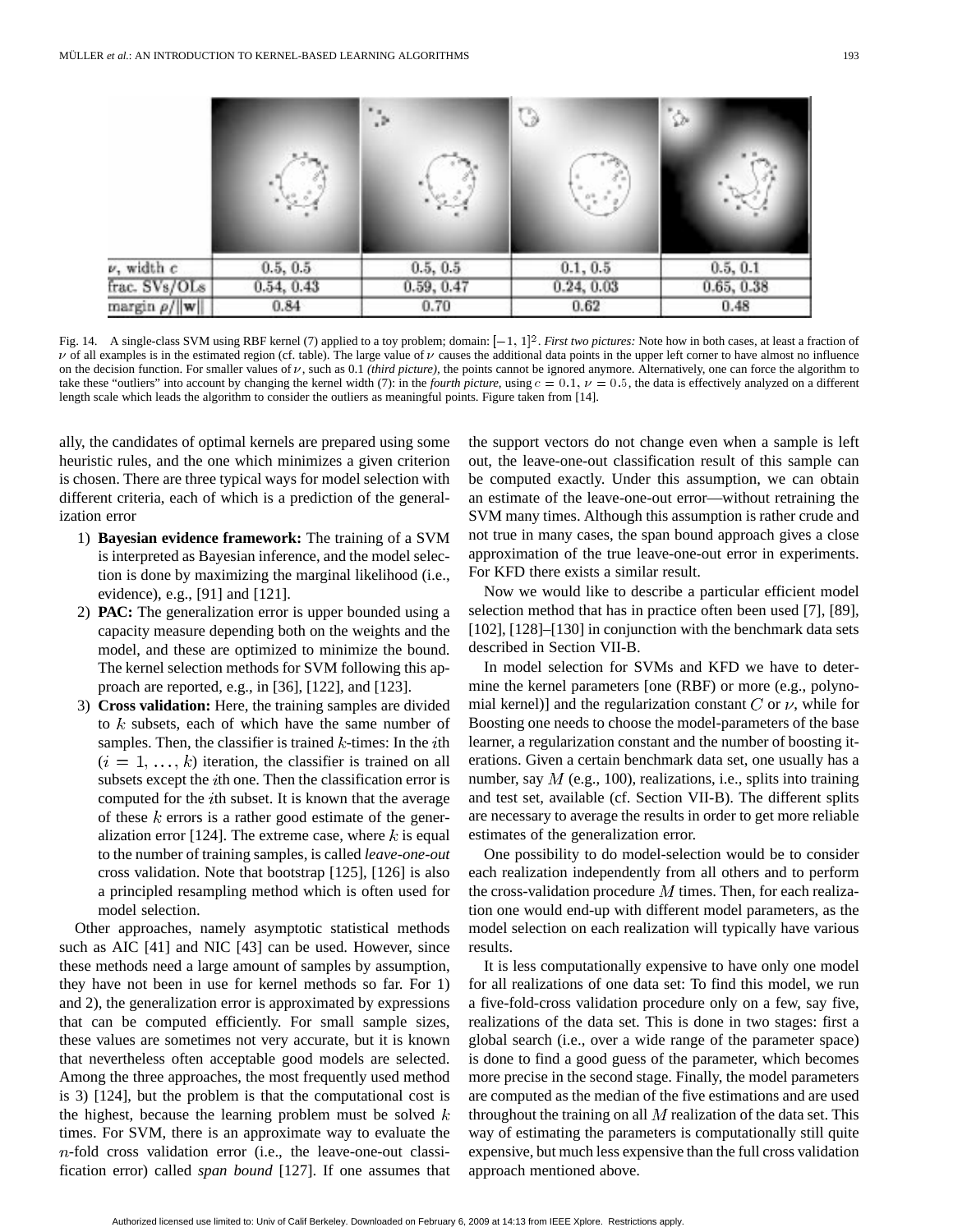

Fig. 15. Typical handwritten digits from the USPS benchmark data set with 7291 training and 2007 test patterns (16 x 16 gray scale images).

#### TABLE III CLASSIFICATION ERROR IN % FOR OFF-LINE HANDWRITTEN CHARACTER RECOGNITION ON THE USPS WITH 7291 PATTERNS. INVARIANT SVMS ARE ONLY SLIGHTLY BELOW THE BEST EXISTING RESULTS (PARTS OF THE TABLE ARE FROM [136]). THIS IS EVEN MORE REMARKABLE SINCE IN [135]–[137], A LARGER TRAINING SET WAS USED, CONTAINING SOME ADDITIONAL MACHINE-PRINTED DIGITS WHICH HAVE BEEN FOUND TO IMPROVE THE ACCURACY

| linear PCA & linear SVM (Schölkopf et. al. [11]) | 8.7% |
|--------------------------------------------------|------|
| k-Nearest Neighbor                               | 5.7% |
| LeNet1 (LeCun et. al. [132], [133], [134])       | 4.2% |
| Regularized RBF Networks (Rätsch [128])          | 4.1% |
| Kernel-PCA & linear SVM (Schölkopf et. al. [11]) | 4.0% |
| SVM (Schölkopf et. al. [120])                    | 4.0% |
| Virtual SVM (Schölkopf [4])                      | 3.0% |
| Invariant SVM (Schölkopf et. al. [131])          | 3.0% |
| Boosting (Drucker et. al. [137])                 | 2.6% |
| Tangent Distance (Simard et. al. [135], [136])   | 2.5% |
| Human error rate                                 | 2.5% |

#### VII. APPLICATIONS

This section describes selected<sup>12</sup> interesting applications of supervised and unsupervised learning with kernels. It serves to demonstrate that kernel-based approaches achieve competitive results over a whole range of benchmarks with different noise levels and robustness requirements.

## *A. Supervised Learning*

*1) OCR:* Historically, the first real-world experiments of  $SVMs<sup>13</sup>$ —all done on OCR benchmarks (see Fig. 15)—exhibited quite high accuracies for SVMs [2], [120], [4], [131] comparably to state-of-the-art results achieved with convolutive multilayer perceptrons [132]–[135]. Table III shows the classification performance of SVMs in comparison to other state-of-the art classifiers on the United States Postal Service (USPS) benchmark. Plain SVM give a performance very similar to other state-of-the-art methods. However, SVMs can be strongly improved by using prior knowledge. For instance in [4] virtual support vectors have been generated by transforming the set of support vectors with an appropriate invariance transformation and retraining the machine on these vectors. Furthermore one can structure kernels such that they induce local invariances like translations, line thickening or rotations or that, e.g., products of neighboring pixels in an image [131], that are thought to contain more information, are emphasized. So, prior knowledge can be used for engineering a larger data set or problem specific kernels (see also Section VII-A2 for an application of this idea to DNA analysis). In a two stage process we also used kernel-PCA to extract features from the USPS data in the first step. A subsequent linear classification on these nonlinear features allowed to achieve an error rate of 4%, which is better by a factor of two than operating on linear PCA features (8.7%, cf. [11]). A benchmark problem larger than the USPS data set (7291 patterns) was collected by NIST and contains 120 000 handwritten digits. Invariant SVMs achieved the record error rate of 0.6% [18], [153] on this challenging and more realistic data set, better than tangent distance (1.1%) and convolutional neural networks (LeNet 5: 0.9%). With an error rate of 0.7%, an ensemble of LeNet 4 networks that was trained on a vast number of artificially generated patterns (using invariance transformations) almost matches the performance of the best SVM [134].

*2) Analyzing DNA Data:* The genomic text contains untranslated regions and so-called coding sequences (CDS) that encode proteins. In order to extract protein sequences from nucleotide sequences, it is a central problem in computational biology to recognize the translation initiation sites (TIS) from which coding starts to determine which parts of a sequence will be translated and which not.

Coding sequences can in principle be characterized with alignment methods that use homologous proteins (e.g., [138]) or intrinsic properties of the nucleotide sequence that are learned for instance with hidden Markov models (e.g., [139]). A radically different approach that has turned out to be even more successful is to model the task of finding TIS as a classification problem (see, e.g., [28] and [140]). A potential start codon is typically a ATG14 triplet. The classification task is therefore to decide whether or not a binary coded (fixed length) sequence window15 around the ATG indicates a true TIS. The machine learning algorithm, for example a neural network [140] or an SVM [28] gets a training set consisting of an input of binary coded strings in a window around the ATG together with a label indicating true/false TIS. In contrast to alignment methods, both neural networks and the SVM algorithm are finding important structure in the data by learning in the respective feature space to successfully classify from the labeled data.

As indicated in Section VII-A1, one can incorporate prior knowledge to SVMs, e.g., by using a proper feature space  $\mathcal{F}$ . In particular in the task of TIS recognition it turned out to be very helpful to include biological knowledge by engineering an appropriate kernel function [28]. We will give three examples

<sup>12</sup>Note that for our own convenience we have biased the selection toward applications pursued by the IDA group while adding abundant references to other work.

<sup>13</sup>performed at AT&T Bell Labs.

<sup>14</sup>DNA has a four-letter alphabet: A, C, G, T.

<sup>&</sup>lt;sup>15</sup>We define the input space by the same sparse bit-encoding scheme as used by Pedersen and Nielsen (personal communication): each nucleotide is encoded by five bits, exactly one of which is set. The position of the set bit indicates whether the nucleotide is A, C, G, or T, or if it is unknown. This leads to an input space of dimension  $n = 1000$  for a symmetric window of size 100 to the left and right of the ATG sequence.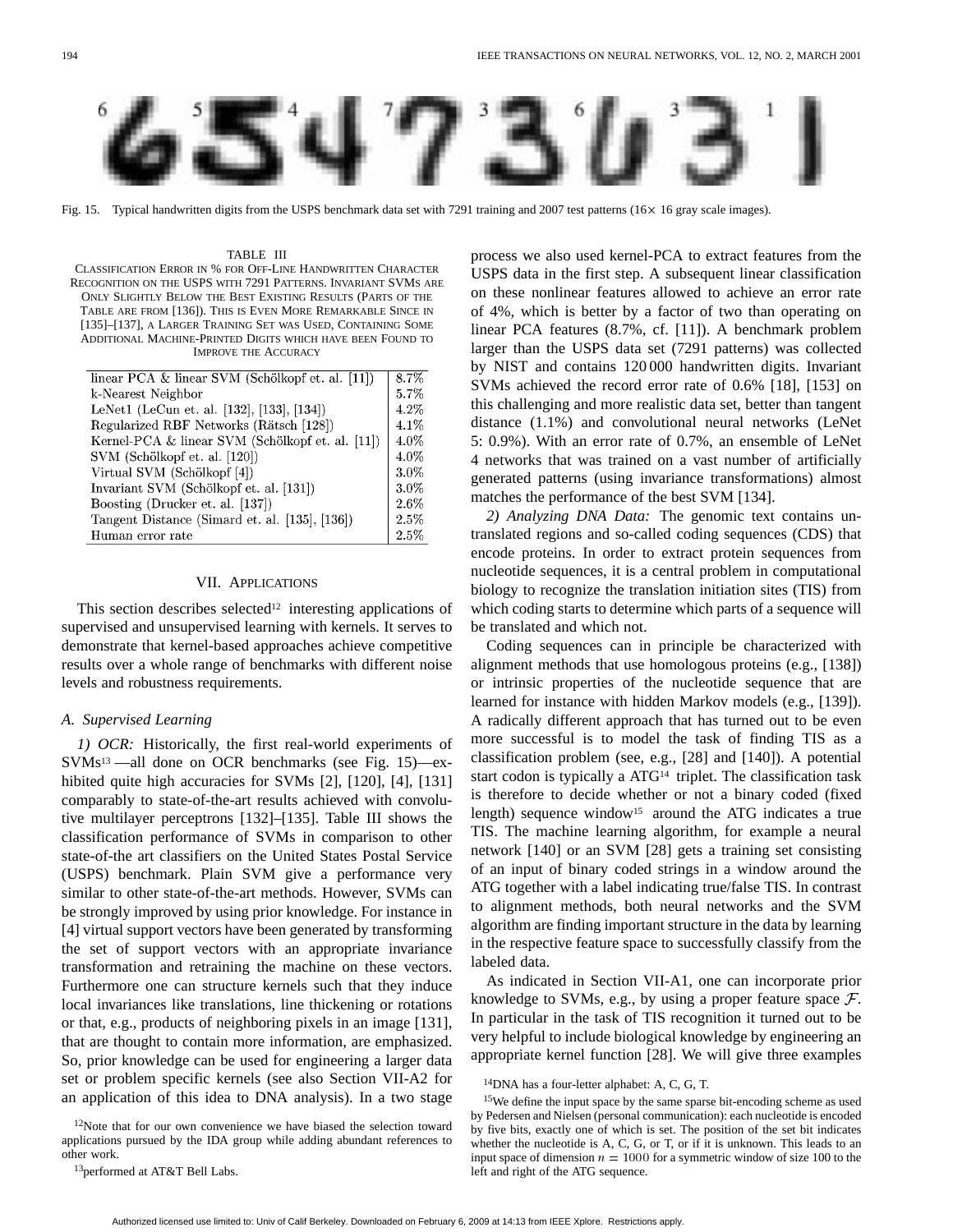for kernels that are particularly useful for start codon recognition. While certain local correlations are typical for TIS, dependencies between distant positions are of minor importance or are *a priori* known to not even exist. We want the feature space to reflect this. Thus, we modify the kernel utilizing a technique that was originally described for OCR in [131]: At each sequence position, we compare the two sequences locally, within a small window of length  $2l + 1$  around that position. We count matching nucleotides, multiplied with weights p increasing from the boundaries to the center of the window. The resulting weighted counts are taken to the  $d_1$ th power

$$
\text{win}_p(\mathbf{x}, \mathbf{y}) = \left(\sum_{j=-l}^{+l} p_j \text{ match}_{p+j}(\mathbf{x}, \mathbf{y})\right)^{d_1}
$$

where  $d_1$  reflects the order of local correlations (within the window) that we expect to be of importance. Here, match $_{p+1}(\mathbf{x}, \mathbf{y})$  is one for matching nucleotides at position  $p + j$  and zero otherwise. The window scores computed with  $\sin_p$  are summed over the whole length of the sequence. Correlations between up to  $d_2$  windows are taken into account by applying potentiation with  $d_2$  to the resulting sum

$$
k(\mathbf{x}, \mathbf{y}) = \left(\sum_{p=1}^{l} \min_{p}(\mathbf{x}, \mathbf{y})\right)^{d_2}.
$$

We call this kernel locality-improved (contrary to a plain polynomial kernel), as it emphasizes *local* correlations.

In an attempt to further improve performance we aimed to incorporate another piece of biological knowledge into the kernel, this time concerning the codon-structure of the coding sequence. A codon is a triplet of adjacent nucleotides that codes for one amino acid. By definition the difference between a true TIS and a pseudosite is that downstream of a TIS there is CDS (which shows codon structure), while upstream there is not. CDS and noncoding sequences show statistically different compositions. It is likely that the SVM exploits this difference for classification. We could hope to improve the kernel by reflecting the fact that CDS shifted by three nucleotides still looks like CDS. Therefore, we further modify the locality-improved kernel function to account for this translation-invariance. In addition to counting matching nucleotides on corresponding positions, we also count matches that are shifted by three positions. We call this kernel codon-improved. Again, it can be shown to be a valid mercer kernel function by explicitly deriving the monomial features.

A third direction for the modification of the kernel function is obtained by the Salzberg method, where we essentially represent each data point by a sequence of log odd scores relating, individually for each position, two probabilities: first, how likely the observed nucleotide at that position derives from a true TIS and second, how likely that nucleotide occurs at the given position relative to any ATG triplet. We then proceed analogously to the locality-improved kernel, replacing the sparse bit representation by the sequence of these scores. As expected, this leads to a further increase in classification performance. In the strict sense this is not a kernel but corresponds to preprocessing.

TABLE IV COMPARISON OF CLASSIFICATION ERRORS (MEASURED ON THE TEST SETS) ACHIEVED WITH DIFFERENT LEARNING ALGORITHMS. FOR DETAILS SEE TEXT

| algorithm                     | parameter        | overall |
|-------------------------------|------------------|---------|
|                               | setting          | error   |
| neural network                |                  | 15.4%   |
| Salzberg method               |                  | 13.8%   |
| SVM, simple polynomial        | $d=1$            | 13.2%   |
| SVM, locality-improved kernel | $d_1 = 4, l = 4$ | 11.9%   |
| SVM, codon-improved kernel    | $d_1 = 2, l = 3$ | 12.2%   |
| SVM, Salzberg kernel          | $d_1 = 3, l = 1$ | 11.4%   |

The result of an experimental comparison of SVMs using these kernel functions with other approaches are summarized in Table IV. All results are averages over six data partitions (about 11 000 patterns for training and 3000 patterns for testing). SVMs are trained on 8000 data points. An optimal set of model-parameters is selected according to the error on the remaining training data and the average errors on the remaining test set are reported in Table IV. Note that the windows consist of  $2l+1$  nucleotides. The NN results are those achieved by Pedersen and Nielsen ([140], personal communication). There, model selection seems to have involved test data, which might lead to slightly over-optimistic performance estimates. Positional conditional preference scores are calculated analogously to Salzberg [141], but extended to the same amount of input data also supplied to the other methods. Note that the performance measure shown depends on the value of the classification function threshold. For SVMs, the thresholds are by-products of the training process; for the Salzberg method, "natural" thresholds are derived from prior probabilities by Bayesian reasoning. Overall error denotes the ratio of false predictions to total predictions. The sensitivity versus specificity tradeoff can be controlled by varying the threshold.

In conclusion, all three engineered kernel functions clearly outperform the NN as devised by Pedersen and Nielsen or the Salzberg method by reducing the overall number of misclassifications drastically: up to 25% compared to the neural network.

Further successful applications of SVMs have emerged in the context of gene expression profile analysis [26], [27], DNA and protein analysis [29]–[31].

## *B. Benchmarks*

To evaluate a newly designed algorithm it is often desirable to have some standardized benchmark data sets. For this purpose there exist several benchmark repositories, including UCI [142], DELVE [143], and STATLOG [144]. Some of them also provide results of some standard algorithms on these data sets. The problems about these repositories and the given results are as follows:

- it is unclear how the model selection was performed;
- it is not in all cases stated how large the training and test samples have been;
- usually there is no information how reliable these results are (error bars);
- the data sometimes needs preprocessing;
- the problems are often multi-class problems,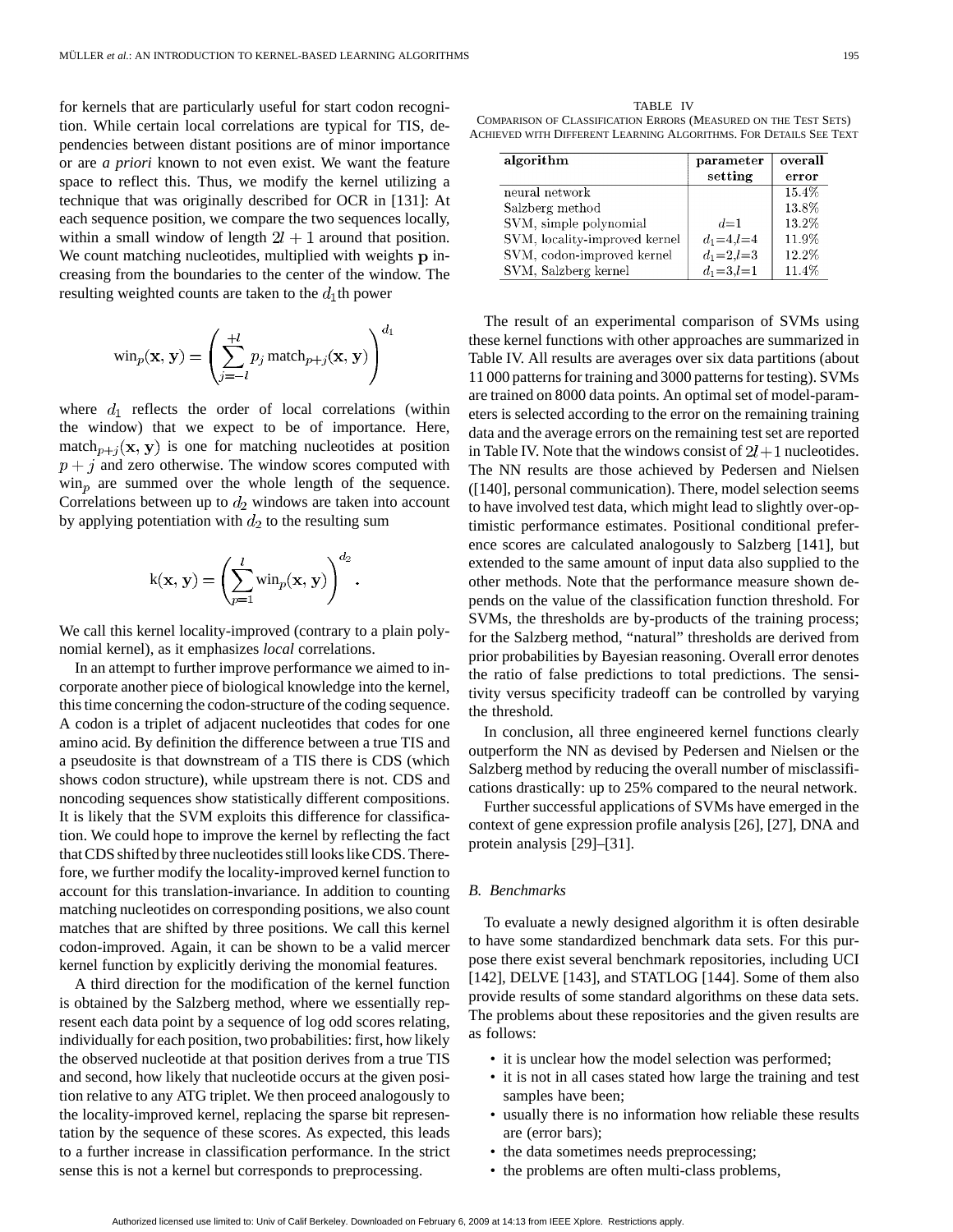| TABLE V                                                                                                                                 |
|-----------------------------------------------------------------------------------------------------------------------------------------|
| COMPARISON [8] BETWEEN SVM THE KERNEL FISHER DISCRIMINANT (KFD), A SINGLE RADIAL BASIS FUNCTION CLASSIFIER (RBF), ADABOOST (AB), AND    |
| REGULARIZED ADABOOST (AB <sub>F</sub> ) ON 13 DIFFERENT BENCHMARK DATASETS (SEE TEXT). BEST RESULT IN BOLD FACE, SECOND BEST IN ITALICS |

|                 | <b>SVM</b>      | <b>KFD</b>      | <b>RBF</b>      | AВ              | $AB_R$          |
|-----------------|-----------------|-----------------|-----------------|-----------------|-----------------|
| Banana          | $11.5 \pm 0.07$ | $10.8 + 0.05$   | $10.8 + 0.06$   | $12.3 \pm 0.07$ | $10.9 \pm 0.04$ |
| <b>B.Cancer</b> | $26.0 \pm 0.47$ | $25.8 \pm 0.46$ | $27.6 \pm 0.47$ | $30.4 \pm 0.47$ | $26.5 \pm 0.45$ |
| <b>Diabetes</b> | $23.5 \pm 0.17$ | $23.2 \pm 0.16$ | $24.3 \pm 0.19$ | $26.5 \pm 0.23$ | $23.8 \pm 0.18$ |
| <b>German</b>   | $23.6 \pm 0.21$ | $23.7 \pm 0.22$ | $24.7 \pm 0.24$ | $27.5 \pm 0.25$ | $24.3 \pm 0.21$ |
| Heart           | $16.0 \pm 0.33$ | $16.1 \pm 0.34$ | $17.6 \pm 0.33$ | $20.3 \pm 0.34$ | $16.5 \pm 0.35$ |
| Image           | $3.0 \pm 0.06$  | $3.3 \pm 0.06$  | $3.3 \pm 0.06$  | $2.7 + 0.07$    | $2.7 \pm 0.06$  |
| Ringnorm        | $1.7 \pm 0.01$  | $1.5 \pm 0.01$  | $1.7 \pm 0.02$  | $1.9 \pm 0.03$  | $1.6 \pm 0.01$  |
| F.Sonar         | $32.4 \pm 0.18$ | $33.2 \pm 0.17$ | $34.4 \pm 0.20$ | $35.7 \pm 0.18$ | $34.2 \pm 0.22$ |
| <b>Splice</b>   | $10.9 \pm 0.07$ | $10.5 \pm 0.06$ | $10.0 \pm 0.10$ | $10.1 \pm 0.05$ | $9.5 \pm 0.07$  |
| Thyroid         | $4.8 \pm 0.22$  | $4.2 \pm 0.21$  | $4.5 \pm 0.21$  | $4.4 \pm 0.22$  | $4.6 \pm 0.22$  |
| Titanic         | $22.4 + 0.10$   | $23.2 + 0.20$   | $23.3 \pm 0.13$ | $22.6 \pm 0.12$ | $22.6 \pm 0.12$ |
| Twonorm         | $3.0 \pm 0.02$  | $2.6 \pm 0.02$  | $2.9 \pm 0.03$  | $3.0 \pm 0.03$  | $2.7 \pm 0.02$  |
| Waveform        | $9.9 \pm 0.04$  | $9.9 \pm 0.04$  | $10.7 \pm 0.11$ | $10.8 + 0.06$   | $9.8 + 0.08$    |

Some of these factors might influence the result of the learning machine at hand and makes a comparison with results, e.g., in other papers difficult.

Thus, another (very clean) repository—the *IDA repository* [145]—has been created, which contains 13 artificial and real-world data sets collected from the repositories above. The IDA repository is designed to cover a variety of different data sets: from small to high expected error rates, from low- to high-dimensional data and from small and large sample sizes. For each of the data sets banana (toy data set introduced in  $[102]$  and  $[128]$ ), breast cancer,<sup>16</sup> diabetes, german, heart, image segment, ringnorm, flare solar, splice, thyroid, titanic, twonorm, waveform), the repository includes

- a short description of the dataset,
- 100 predefined splits into training and test samples,
- the simulation results for several kernel based and Boosting methods on each split including the parameters that have been used for each method,
- a simulation summary including means and standard deviations on the 100 realizations of the data.

To build the IDA repository for problems that are originally not binary classification problems, a random partition into two classes is used.17 Furthermore for all sets preprocessing is performed and 100 different partitions into training and test set (mostly  $\approx 60\%$  : 40%) have been generated. On each partition a set of different classifiers is trained, the best model is selected by cross-validation and then its test set error is computed. The IDA repository has been used so far to evaluate kernel and boosting methods, e.g., in [7], [89], [97], [102], [128]–[130].

In Table V we show experimental comparisons between SVM, RBF, KFD, and AdaBoost variants [8]. Due to the careful model selection performed in the experiments, all kernel-based methods exhibit a similarly good performance. Note that we can expect such a result since they use similar implicit regularization concepts by employing the same kernel [58]. The remaining differences arise from their different loss functions which induce different margin optimization strategies: KFD maximizes the average margin whereas SVM maximizes the soft margin (ultimately the minimum margin). In practice, KFD or RVM have the advantage that—if required (e.g., medical application, motion tracking)—they can also supply a confidence measures for a decision. Furthermore, the solutions for KFD with a sparsity regularization are as sparse as for RVM [91] (i.e., much higher sparsity than for SVMs can be achieved), yet using an order of magnitude less computing time than the RVM [89].

*1) Miscellaneous Applications:* The high-dimensional problem of text categorization is another application where SVMs have been performing particularly well. A popular benchmark is the Reuters-22 173 text corpus, where Reuters collected 21 450 news stories from 1997, and partitioned and indexed them into 135 different categories, to simplify the access. The feature typically used to classify Reuters documents are 10 000-dimensional vectors containing word frequencies within a document. With such a coding SVMs have been achieving excellent results, see, e.g., [78] and [146].

Further applications of SVM include object and face recognition tasks as well as image retrieval [147] and [148]. SVMs have also been successfully applied to solve inverse problems [5], [149].

## *C. Unsupervised Learning*

*1) Denoising:* Kernel PCA as a nonlinear feature extractor has proven powerful as a preprocessing step for classification algorithms. But considering it as a natural generalization of linear PCA the question arises, how to use nonlinear features for data compression, reconstruction, and denoising, applications common in linear PCA. This is a nontrivial task, as the results provided by kernel PCA live in the high-dimensional feature space and need not have an exact representation by a single vector in input space. In practice this issue has been alleviated by computing approximate preimages [12], [13], [116].

Formally, one defines a projection operator  $P_k$  which for each test point  $x$  computes the projection onto the first  $k$  (nonlinear)

<sup>16</sup>The breast cancer domain was obtained from the University Medical Center, Inst. of Oncology, Ljubljana, Yugoslavia. Thanks go to M. Zwitter and M. Soklic for providing the data.

 $17A$  random partition generates a mapping  $m$  of  $n$  to two classes. For this a random  $\pm 1$  vector **m** of length n is generated. The positive classes (and the negative respectively) are then concatenated.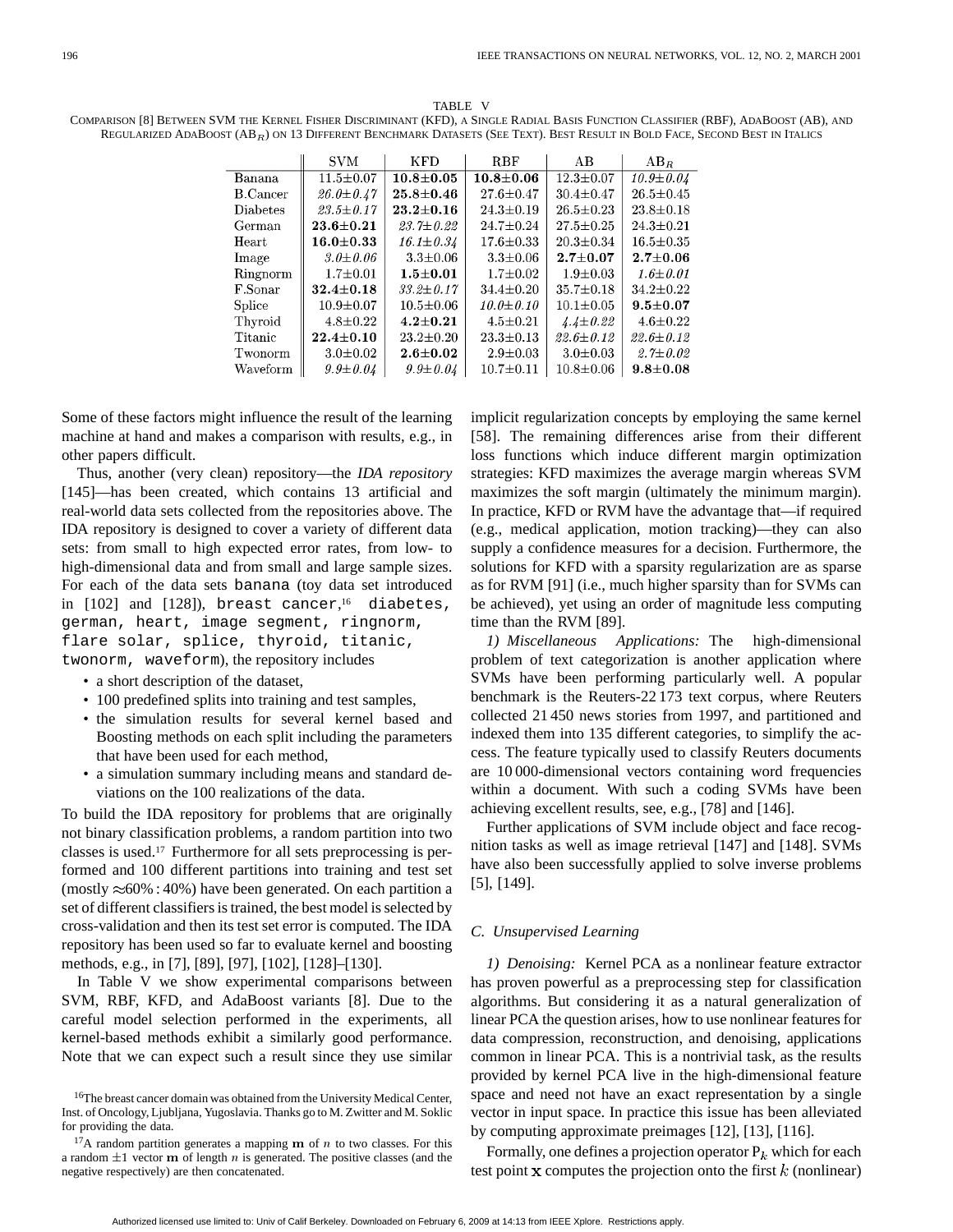

Fig. 16. Denoising of USPS data (see text). The left half shows: *top*: the first occurrence of each digit in the test set, *second row*: the upper digit with additive Gaussian noise ( $\sigma = 0.5$ ), *following five rows*: the reconstruction for linear PCA using  $k = 1, 4, 16, 64, 256$  components, and, *last five rows*: the results of the approximate pre-image approach using the same number of components. The right half shows the same but for "speckle" noise with probability  $p = 0.2$  (figure from [12]).

principal components, i.e.,

$$
P_k \Phi(\mathbf{x}) = \sum_{i=1}^k \beta_i \mathbf{V}^i
$$

where  $\beta_i := (\mathbf{V}^i \cdot \Phi(\mathbf{x})) = \sum_{j=1}^n \alpha_j^i k(\mathbf{x}, \mathbf{x}_j)$ . Let us assume that the Eigenvectors  $V$  are ordered with decreasing Eigenvalue size. It can be shown that these projections have similar optimality properties as linear PCA [12] making them good candidates for the following applications:

- *Denoising*: Given a noisy **x**, map it into  $\Phi(\mathbf{x})$ , discard higher components to obtain  $P_k \Phi(\mathbf{x})$ , and then compute a preimage z. Here, the hope is that the main structure in the data set is captured in the first  $k$  directions, and the remaining components mainly pick up the noise—in this sense, z can be thought of as a denoised version of x.
- *Compression*: Given the eigenvectors  $\alpha^{i}$  and a small number of features  $\beta_i$  of  $\Phi(\mathbf{x})$ , but not **x**, compute a preimage as an approximate reconstruction of  $x$ . This is useful if k is smaller than the dimensionality of the input data.
- *Interpretation*: Visualize a nonlinear feature extractor  $V^i$  by computing a preimage.

This can be achieved by computing a vector **z** satisfying  $\Phi(\mathbf{z}) =$  $P_k \Phi(\mathbf{x})$ . The hope is that for the kernel used, such a **z** will be a good approximation of  $x$  in input space. However, 1) such a  $z$ will not always exist and 2) if it exists, it need be not unique (cf. [12] and [13]). When the vector  $P_k \Phi(\mathbf{x})$  has no preimage z, one

can approximate it by minimizing

$$
\rho(\mathbf{z}) = ||\Phi(\mathbf{z}) - P_k \Phi(\mathbf{x})||^2 \tag{29}
$$

what can be seen as a special case of the reduced set method [150], [13]. The optimization of (29) can be formulated using kernel functions. Especially for RBF kernels [cf. (7)] there exists an efficient fixed-point iteration. For further details of how to optimize (29) and for details of the experiments reported below the reader is referred to [13].

*Example:* The example shown here (taken from [12]) was carried out with Gaussian kernels, minimizing (29). Fig. 16 illustrates the preimage approach in an artificial denoising task on the USPS database. In these experiments, linear and kernel PCA were trained with the original data. To the test set

- 1) additive Gaussian noise with zero mean and standard deviation  $\sigma = 0.5$  or
- 2) "speckle" noise, where each pixel is flipped to black or white with probability  $p = 0.2$ .

was added. For the noisy test sets, projections onto the first  $k$ linear and nonlinear components were computed and the reconstruction was carried out for each case. The results were compared by taking the mean squared distance of each reconstructed digit of the noisy test set to its original counterpart.

For the optimal number of components in linear and kernel PCA, the nonlinear approach did better by a factor of 1.6 for the Gaussian noise, and 1.2 for the "speckle" noise (the optimal number of components were 32 in linear PCA, and 512 and 256 in kernel PCA, respectively). Taking identical numbers of components in both algorithms, kernel PCA becomes up to eight times better than linear PCA. Recently, in [116] a similar approach was used together with sparse kernel PCA on real-world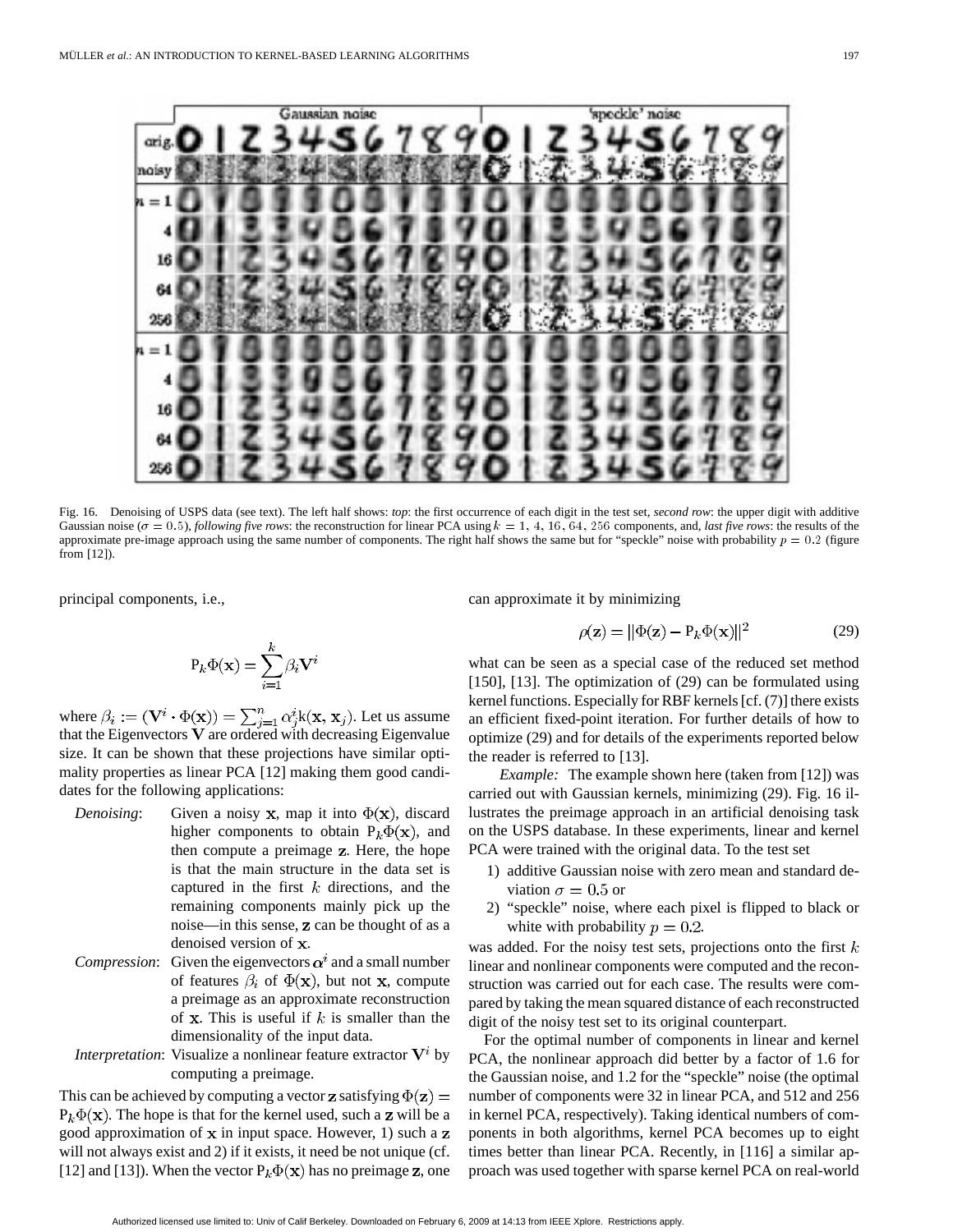images showing far superior performance compared to linear PCA as well.

Other applications of Kernel PCA can be found in [151] for object detection, and in [4], [119], and [152] for preprocessing in regression and classification tasks.

#### VIII. CONCLUSION AND DISCUSSION

The goal of the present article was to give a simple introduction into the exciting field of kernel-based learning methods. We only briefly touched learning theory and feature spaces—omitting many details of VC theory (e.g., [5])—and instead focused on how to use and work with the algorithms. In the supervised learning part, we dealt with classification, however, a similar reasoning leads to algorithms for regression with KFD (e.g., [89]), boosting (e.g., [108]) or SVMs (e.g., [33]).

We proposed a conceptual framework for KFD, boosting and SVMs as algorithms that essentially differ in how they handle the high dimensionality of kernel feature spaces. One can think of boosting as a "kernel algorithm" in a space spanned by the base hypotheses. The problem becomes only tractable since boosting uses a  $\ell_1$ -norm regularizer, which induces sparsity, i.e., we essentially only work in a small subspace. In SVMs and KFD, on the other hand, we use the kernel trick to *only implicitly* work in feature space. The three methods use different optimization strategies, each well suited to maximize the (average) margin in the respective feature space and to achieve sparse solutions.

The unsupervised learning part reviewed 1) kernel PCA, a nonlinear extension of PCA for finding projections that give useful nonlinear descriptors of the data and 2) the single-class SVM algorithm that estimates the support (or, more generally, quantiles) of a data set and is an elegant approach to the outlier detection problem in high dimensions. Similar unsupervised single-class algorithms can also be constructed for boosting [110] or KFD.

Selected real-world applications served to exemplify that kernel-based learning algorithms are indeed highly competitive on a variety of problems with different characteristics.

To conclude, we would like to encourage the reader to follow the presented methodology of (re-)formulating linear, scalar product based algorithms into nonlinear algorithms to obtain further powerful kernel based learning machines.

#### ACKNOWLEDGMENT

The authors would like to thank A. Smola, A. Zien, and S. Sonnenburg for valuable discussions. S. Mika would like to thank Microsoft Research in Cambridge for warm hospitality during his stay. Furthermore, G. Rätsch would like to thank the University of California, Santa Cruz, and CRIEPI for warm hospitality. Thanks also to the reviewers for giving valuable comments that improved this paper.

#### **REFERENCES**

- [1] B. E. Boser, I. M. Guyon, and V. N. Vapnik, "A training algorithm for optimal margin classifiers," in *Proc. 5th Annu. ACM Workshop Comput. Learning Theory*, D. Haussler, Ed., 1992, pp. 144–152.
- [2] C. Cortes and V. N. Vapnik, "Support vector networks," *Machine Learning*, vol. 20, pp. 273–297, 1995.
- [3] V. N. Vapnik, *The Nature of Statistical Learning Theory*. New York: Springer-Verlag, 1995.
- [4] B. Schölkopf, *Support Vector Learning*. Munich, Germany: Oldenbourg-Verlag, 1997.
- [5] V. N. Vapnik, *Statistical Learning Theory*. New York: Wiley, 1998.
- [6] B. Schölkopf, C. J. C. Burges, and A. J. Smola, *Advances in Kernel Methods—Support Vector Learning*. Cambridge, MA: MIT Press, 1999.
- [7] S. Mika, G. Rätsch, J. Weston, B. Schölkopf, and K.-R. Müller, "Fisher discriminant analysis with kernels," in *Neural Networks for Signal Processing IX*, Y.-H. Hu, J. Larsen, E. Wilson, and S. Douglas, Eds. Piscataway, NJ: IEEE, 1999, pp. 41–48.
- [8] S. Mika, G. Rätsch, J. Weston, B. Schölkopf, A. J. Smola, and K.-R. Müller, "Invariant feature extraction and classification in kernel spaces," in *Advances in Neural Information Processing Systems 12*, S. A. Solla, T. K. Leen, and K.-R. Müller, Eds. Cambridge, MA: MIT Press, 2000, pp. 526–532.
- [9] V. Roth and V. Steinhage, "Nonlinear discriminant analysis using kernel functions," in *Advances in Neural Information Processing Systems 12*, S. A. Solla, T. K. Leen, and K.-R. Müller, Eds. Cambridge, MA: MIT Press, 2000, pp. 568–574.
- [10] G. Baudat and F. Anouar, "Generalized discriminant analysis using a kernel approach,"*Neural Comput.*, vol. 12, no. 10, pp. 2385–2404, 2000.
- [11] B. Schölkopf, A. J. Smola, and K.-R. Müller, "Nonlinear component analysis as a kernel eigenvalue problem," *Neural Comput.*, vol. 10, pp. 1299–1319, 1998.
- [12] S. Mika, B. Schölkopf, A. J. Smola, K.-R. Müller, M. Scholz, and G. Rätsch, "Kernel PCA and de-noising in feature spaces," in *Advances in Neural Information Processing Systems 11*, M. S. Kearns, S. A. Solla, and D. A. Cohn, Eds. Cambridge, MA: MIT Press, 1999, pp. 536–542.
- [13] B. Schölkopf, S. Mika, C. J. C. Burges, P. Knirsch, K.-R. Müller, G. Rätsch, and A. J. Smola, "Input space versus feature space in kernelbased methods," *IEEE Trans. Neural Networks*, vol. 10, pp. 1000–1017, Sept. 1999.
- [14] B. Schölkopf, J. Platt, J. Shawe-Taylor, A. J. Smola, and R. C. Williamson, "Estimating the support of a high-dimensional distribution," Microsoft Research, Redmond, WA, TR 87, To appear in *Neural Computation*.
- [15] S. Mukherjee, E. Osuna, and F. Girosi, "Nonlinear prediction of chaotic time series using a support vector machine," in *Neural Networks for Signal Processing VII—Proc. 1997 IEEE Workshop*, J. Principe, L. Gile, N. Morgan, and E. Wilson, Eds. New York: IEEE, 1997, pp. 511–520.
- [16] Y. A. LeCun, L. D. Jackel, L. Bottou, A. Brunot, C. Cortes, J. S. Denker, H. Drucker, I. Guyon, U. A. Müller, E. Säckinger, P. Y. Simard, and V. N. Vapnik, "Learning algorithms for classification: A comparison on handwritten digit recognition," *Neural Networks*, pp. 261–276, 1995.
- [17] C. J. C. Burges and B. Schölkopf, "Improving the accuracy and speed of support vector learning machines," in *Advances in Neural Information Processing Systems 9*, M. Mozer, M. Jordan, and T. Petsche, Eds. Cambridge, MA: MIT Press, 1997, pp. 375–381.
- [18] D. DeCoste and B. Schölkopf, "Training invariant support vector machines," *Machine Learning*, 2001.
- [19] V. Blanz, B. Schölkopf, H. Bülthoff, C. J. C. Burges, V. N. Vapnik, and T. Vetter, "Comparison of view-based object recognition algorithms using realistic 3-D models," in *Artificial Neural Networks—ICANN'96*. ser. Springer Lecture Notes in Computer Science, C. von der Malsburg, W. von Seelen, J. C. Vorbrüggen, and B. Sendhoff, Eds. Berlin, Germany: Springer-Verlag, 1996, vol. 1112, pp. 251–256.
- [20] D. Roobaert and M. M. Van Hulle, "View-based 3d object recognition with support vector machines," in *Proc. IEEE Neural Networks Signal Processing Workshop 1999*, 1999.
- [21] T. Joachims, "Text categorization with support vector machines: Learning with many relevant features," in *Proc. Europ. Conf. Machine Learning*. Berlin, Germany: Springer-Verlag, 1998, pp. 137–142.
- [22] S. Dumais, J. Platt, D. Heckerman, and M. Sahami, "Inductive learning algorithms and representations for text categorization," in *Proc. 7th Int. Conf. Inform. Knowledge Management 1998*, 1998.
- [23] H. Drucker, D. Wu, and V. N. Vapnik, "Support vector machines for span categorization," *IEEE Trans. Neural Networks*, vol. 10, pp. 1048–1054, 1999.
- [24] K.-R. Müller, A. J. Smola, G. Rätsch, B. Schölkopf, J. Kohlmorgen, and V. N. Vapnik, "Predicting time series with support vector machines," in *Artificial Neural Networks—ICANN'97*. ser. Springer Lecture Notes in Computer Science, W. Gerstner, A. Germond, M. Hasler, and J.-D. Nicoud, Eds. Berlin, Germany: Springer-Verlag, 1997, vol. 1327, pp. 999–1004.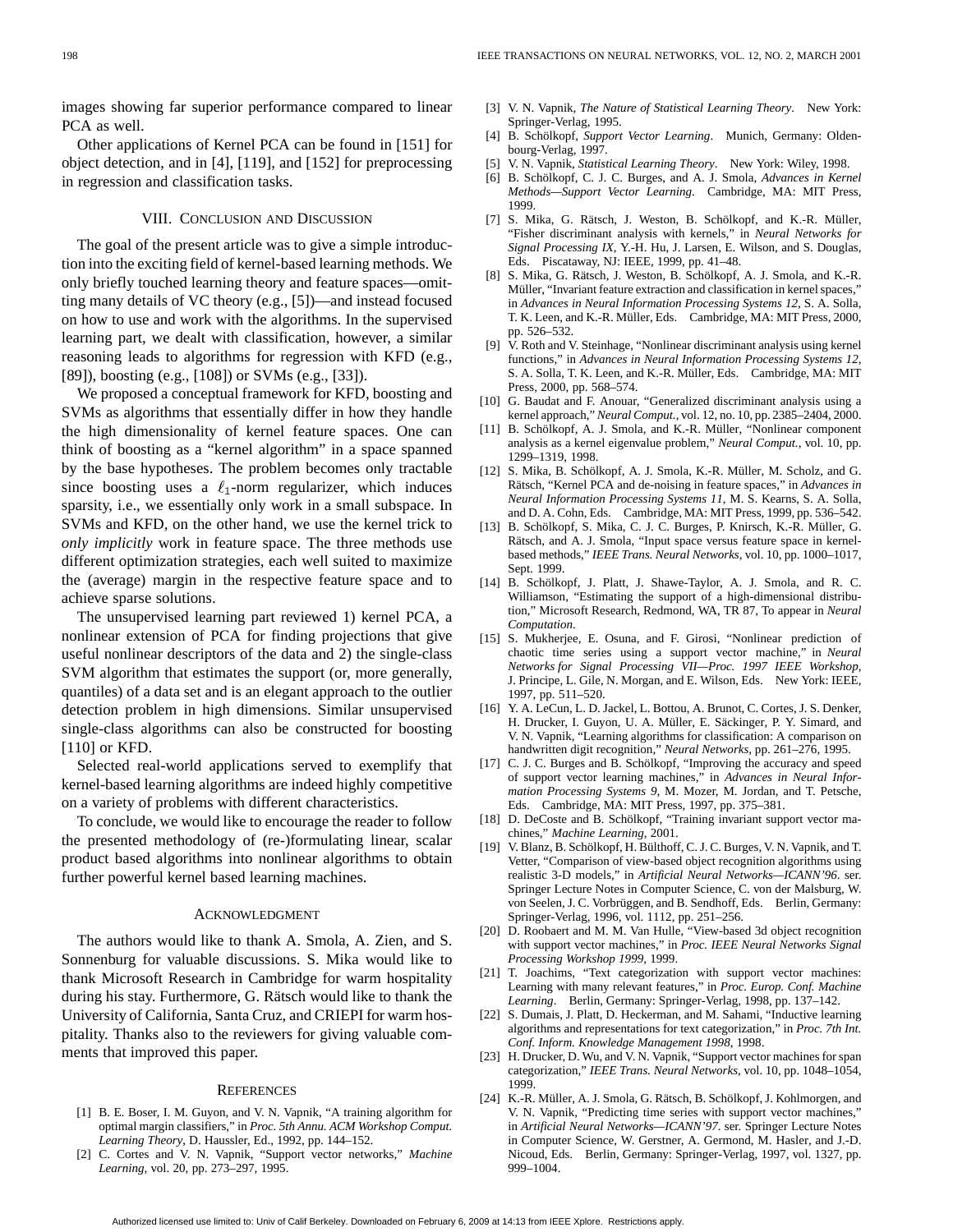- [25] D. Mattera and S. Haykin, "Support vector machines for dynamic reconstruction of a chaotic system," in *Advances in Kernel Methods—Support Vector Learning*, B. Schölkopf, C. J. C. Burges, and A. J. Smola, Eds. Cambridge, MA: MIT Press, 1999, pp. 211–242.
- [26] M. P. S. Brown, W. N. Grundy, D. Lin, N. Cristianini, C. Sugnet, T. S. Furey, M. Ares, and D. Haussler, "Knowledge-based analysis of microarray gene expression data using support vector machines," *Proc. Nat. Academy Sci.*, vol. 97, no. 1, pp. 262–267, 2000.
- [27] T. Furey, N. Cristianini, N. Duffy, D. Bednarski, M. Schummer, and D. Haussler, "Support vector machine classification and validation of cancer tissue samples using microarray expression data," *Bioinformatics*, vol. 16, pp. 906–914, 2000.
- [28] A. Zien, G. Rätsch, S. Mika, B. Schölkopf, T. Lengauer, and K.-R. Müller, "Engineering support vector machine kernels that recognize translation initiation sites in DNA," *Bioinformatics*, vol. 16, pp. 799–807, 2000.
- [29] T. S. Jaakkola, M. Diekhans, and D. Haussler, "A discriminative framework for detecting remote protein homologies,", http://www.cse.ucsc.edu/~research/compbio/research.html, Oct. 1999.
- [30] D. Haussler, "Convolution kernels on discrete structures," UC Santa Cruz, Tech. Rep. UCSC-CRL-99-10, July 1999.
- [31] C. Watkins, "Dynamic alignment kernels," in *Advances in Large Margin Classifiers*, A. J. Smola, P. L. Bartlett, B. Schölkopf, and D. Schuurmans, Eds. Cambridge, MA: MIT Press, 2000, pp. 39–50.
- [32] C. J. C. Burges, "A tutorial on support vector machines for pattern recognition," *Knowledge Discovery and Data Mining*, vol. 2, no. 2, pp. 121–167, 1998.
- [33] A. Smola and B. Schölkopf, "A tutorial on support vector regression," *Statistics and Computing*, 2001.
- [34] N. Cristianini and J. Shawe-Taylor, *An Introduction to Support Vector Machines*. Cambridge, UK: Cambridge Univ. Press, 2000.
- [35] A. J. Smola and B. Schölkopf, "On a kernel-based method for pattern recognition, regression, approximation and operator inversion," *Algorithmica*, vol. 22, pp. 211–231, 1998.
- [36] A. J. Smola, "Learning with kernels," Ph.D. dissertation, Technische Universität Berlin, 1998.
- [37] G. S. Kimeldorf and G. Wahba, "Some results on Tchebycheffian spline functions," *J. Math. Anal. Applicat.*, vol. 33, pp. 82–95, 1971.
- [38] A. N. Tikhonov and V. Y. Arsenin, *Solutions of Ill-Posed Problems*. Washington, D.C.: Winston, 1977.
- [39] T. Poggio and F. Girosi, "Regularization algorithms for learning that are equivalent to multilayer networks," *Science*, vol. 247, pp. 978–982, 1990.
- [40] D. D. Cox and F. O'Sullivan, "Asymptotic analysis of penalized likelihood and related estimates," *Ann. Statist.*, vol. 18, no. 4, pp. 1676–1695, 1990.
- [41] H. Akaike, "A new look at the statistical model identification," *IEEE Trans. Automat. Control*, vol. AC-19, pp. 716–723, 1974.
- [42] J. Moody, "The effective number of parameters: An analysis of generalization and regularization in nonlinear learning systems," in *Advances in Neural Information Processings Systems 4*, S. J. Hanson, J. Moody, and R. P. Lippman, Eds. San Mateo, CA: Morgan Kaufman, 1992, pp. 847–854.
- [43] N. Murata, S. Amari, and S. Yoshizawa, "Network information criterion—determining the number of hidden units for an artificial neural network model," *IEEE Trans. Neural Networks*, vol. 5, pp. 865–872, 1994.
- [44] V. N. Vapnik and A. Y. Chervonenkis, *Theory of Pattern Recognition* (in Russian). Moscow, Russia: Nauka, 1974.
- [45] R. C. Williamson, A. J. Smola, and B. Schölkopf, "Generalization performance of regularization networks and support vector machines via entropy numbers of compact operators," Royal Holloway College, Univ. London, U.K., NeuroCOLT Tech. Rep. NC-TR-98-019, to appear in *IEEE Trans. Inform. Theory*, 1998.
- [46] S. Geman, E. Bienenstock, and R. Doursat, "Neural networks and the bias/variance dilemma," *Neural Comput.*, vol. 4, no. 1, pp. 1–58, 1992.
- [47] J. Shawe-Taylor, P. L. Bartlett, R. C. Williamson, and M. Anthony, 'A framework for structural risk minimization," in *Proc. COLT*. San Mateo, CA: Morgan Kaufmann, 1996.
- [48] B. Schölkopf and A. J. Smola, *Learning with Kernels*. Cambridge, MA: MIT Press, 2001.
- [49] J. Moody and C. Darken, "Fast learning in networks of locally-tuned processing units," *Neural Comput.*, vol. 1, no. 2, pp. 281–294, 1989.
- [50] S. Haykin, *Neural Networks: A Comprehensive Foundation*. New York: MacMillan, 1994.
- [51] C. M. Bishop, *Neural Networks for Pattern Recognition*: Oxford Univ. Press, 1995.
- [52] G. Orr and K.-R. Müller, Eds., *Neural Networks: Tricks of the Trade*. New York: Springer-Verlag, 1998, vol. 1524.
- [53] Y. Freund and R. E. Schapire, "A decision-theoretic generalization of on-line learning and an application to boosting," *J. Comput. Syst. Sci.*, vol. 55, no. 1, pp. 119–139, Aug. 1997.
- [54] J. Schürmann, *Pattern Classification: A Unified View of Statistical and Neural Approaches*. New York: Wiley, 1996.
- [55] M. Aizerman, E. Braverman, and L. Rozonoer, "Theoretical foundations of the potential function method in pattern recognition learning," *Automat. Remote Contr.*, vol. 25, pp. 821–837, 1964.
- [56] S. Saitoh, *Theory of Reproducing Kernels and Its Applications*. Harlow, U.K.: Longman, 1988.
- [57] F. Girosi, M. Jones, and T. Poggio, "Priors, stabilizers and basis functions: From regularization to r adial, tensor and additive splines," Massachusetts Inst. Technol., Tech. Rep. A. I. Memo 1430, June 1993.
- [58] A. J. Smola, B. Schölkopf, and K.-R. Müller, "The connection between regularization operators and support vector kernels," *Neural Networks*, vol. 11, pp. 637–649, 1998.
- [59] J. Mercer, "Functions of positive and negative type and their connection with the theory of integral equations," *Philos. Trans. Roy. Soc. London*, vol. A 209, pp. 415–446, 1909.
- [60] F. Girosi, "An equivalence between sparse approximation and support vector machines," MIT, A. I. Memo no. 1606, 1997.
- [61] M. Stitson, A. Gammerman, V. N. Vapnik, V. Vovk, C. Watkins, and J. Weston, "Support vector regression with ANOVA decomposition kernels," Royal Holloway, Univ. London, Tech. Rep. CSD-97-22, 1997.
- [62] K. P. Bennett and O. L. Mangasarian, "Robust linear programming discrimination of two linearly inseparable sets," *Optimization Methods Software*, vol. 1, pp. 23–34, 1992.
- [63] O. L. Mangasarian and D. R. Musicant, "Lagrangian support vector machines," J. Machine Learning Res., 2000, to be published.
- [64] V. N. Vapnik, *Estimation of Dependences Based on Empirical Data*. Berlin: Springer-Verlag, 1982.
- [65] B. Schölkopf, A. Smola, R. C. Williamson, and P. L. Bartlett, "New support vector algorithms," *Neural Comput.*, vol. 12, pp. 1207–1245, 2000.
- [66] M. Opper and D. Haussler, "Generalization performance of Bayes optimal classification algorithm for learning a perceptron," *Phys. Rev. Lett.*, vol. 66, p. 2677, 1991.
- [67] J. Shawe-Taylor and R. C. Williamson, "A PAC analysis of a Bayesian estimator," Royal Holloway, Univ. London, Tech. Rep. NC2-TR-1997-013, 1997.
- [68] T. Graepel, R. Herbrich, and C. Campbell, "Bayes point machines: Estimating the bayes point in kernel space," in *Proc.f IJCAI Workshop Support Vector Machines*, 1999, pp. 23–27.
- [69] T. Watkin, "Optimal learning with a neural network," *Europhys. Lett.*, vol. 21, pp. 871–877, 1993.
- [70] P. Ruján, "Playing billiard in version space," *Neural Comput.*, vol. 9, pp. 197–238, 1996.
- [71] R. Herbrich and T. Graepel, "Large scale Bayes point machines," Advances in Neural Information System Processing 13, 2001, to be published.
- [72] R. Herbrich, T. Graepel, and C. Campbell, "Bayesian learning in reproducing kernel Hilbert spaces," Tech. Univ. Berlin, Tech. Rep., TR 99-11, 1999.
- [73] R. J. Vanderbei, "Interior-point methods: Algorithms and formulations," *ORSA J. Comput.*, vol. 6, no. 1, pp. 32–34, 1994.
- [74] D. P. Bertsekas, *Nonlinear Programming*. Belmont, MA: Athena Scientific, 1995.
- [75] C. Saunders, M. O. Stitson, J. Weston, L. Bottou, B. Schölkopf, and A. J. Smola, "Support vector machine reference manual," Royal Holloway Univ., London, Tech. Rep. CSD-TR-98-03, 1998.
- [76] E. Osuna, R. Freund, and F. Girosi, "Support vector machines: Training and applications," MIT A. I. Lab., A. I. Memo AIM-1602, 1996.
- -, "An improved training algorithm for support vector machines," in *Proc. 1997 IEEE Workshop Neural Networks Signal Processing VII*, J. Principe, L. Gile, N. Morgan, and E. Wilson, Eds. New York: IEEE, 1997, pp. 276–285.
- [78] T. Joachims, "Making large-scale SVM learning practical," in *Advances in Kernel Methods—Support Vector Learning*, B. Schölkopf, C. J. C. Burges, and A. J. Smola, Eds. Cambridge, MA: MIT Press, 1999, pp. 169–184.
- [79] J. Platt, "Fast training of support vector machines using sequential minimal optimization," in *Advances in Kernel Methods—Support Vector Learning*, B. Schölkopf, C. J. C. Burges, and A. J. Smola, Eds. Cambridge, MA: MIT Press, 1999, pp. 185–208.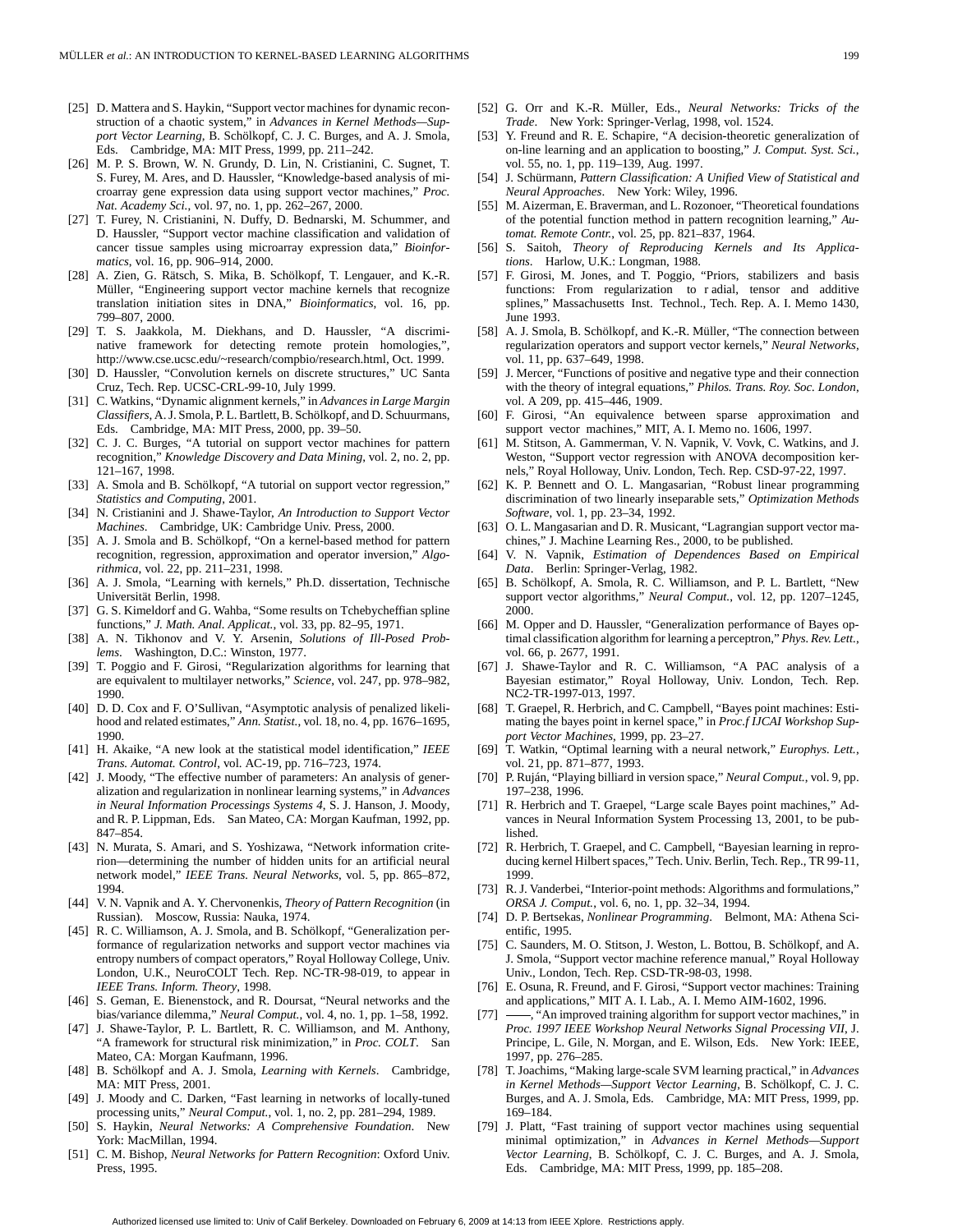- 200 IEEE TRANSACTIONS ON NEURAL NETWORKS, VOL. 12, NO. 2, MARCH 2001
- [80] S. S. Keerthi, S. K. Shevade, C. Bhattacharyya, and K. R. K. Murthy, "Improvements to Platt's SMO algorithm for SVM classifier design, Nat. Univ. Singapore, Tech. Rep. CD-99-14, http://guppy.mpe.nus. edu.sg/~mpessk.
- [81] T.-T. Frieß, N. Cristianini, and C. Campbell, "The kernel Adatron algorithm: A fast and simple learning procedure for support vector machines," in *Proc. ICML'98*, J. Shavlik, Ed.. San Mateo, CA, 1998, pp. 188–196.
- [82] J. K. Anlauf and M. Biehl, "The Adatron: An adaptive perceptron algorithm," *Europhys. Letters*, vol. 10, pp. 687–692, 1989.
- [83] P. S. Bradley, U. M. Fayyad, and O. L. Mangasarian, "Mathematical programming for data mining: Formulations and challenges," *INFORMS J. Comput.*, vol. 11, pp. 217–238, 1999.
- [84] "A collection of literature, software and web pointers dealing with SVM and Gaussian processes,", http://www.kernel-machines.org.
- [85] R. A. Fisher, "The use of multiple measurements in taxonomic problems," *Ann. Eugenics*, vol. 7, pp. 179–188, 1936.
- [86] K. Fukunaga, *Introduction to Statistical Pattern Recognition*, 2nd ed. San Diego: Academic, 1990.
- [87] J. H. Friedman, "Regularized discriminant analysis," *J. Amer. Statist. Assoc.*, vol. 84, no. 405, pp. 165–175, 1989.
- [88] T. J. Hastie, A. Buja, and R. J. Tibshirani, "Penalized discriminant analysis," *Ann. Statist.*, 1995.
- [89] S. Mika, G. Rätsch, and K.-R. Müller, "A mathematical programming approach to the Kernel Fisher algorithm," Advances Neural Inform. Processing Syst. 13, 2001, to be published.
- [90] S. Mika, A. J. Smola, and B. Schölkopf, "An improved training algorithm for kernel fisher discriminants," in Proc. AISTATS 2001. San Mateo, CA, 2001, to be published.
- [91] M. E. Tipping, "The relevance vector machine," in *Advances in Neural Information Processing Systems 12*, S. A. Solla, T. K. Leen, and K.-R. Müller, Eds. Cambridge, MA: MIT Press, 2000, pp. 652–658.
- [92] K. P. Bennett, A. Demiriz, and J. Shawe-Taylor, "A column generation algorithm for boosting," in *Proc. 17th ICML*, P. Langley, Ed.. San Mateo, CA, 2000, pp. 65–72.
- [93] R. E. Schapire, "The strength of weak learnability," *Machine Learning*, vol. 5, no. 2, pp. 197–227, 1990.
- [94] R. E. Schapire, Y. Freund, P. L. Bartlett, and W. S. Lee, "Boosting the margin: a new explanation for the effectiveness of voting methods," in *Proc. 14th Int. Conf. Machine Learning*. San Mateo, CA, 1997, pp. 322–330.
- [95] R. E. Schapire, "A brief introduction to boosting," in *Proc. 16th Int. Joint Conf. Artificial Intell.*, 1999.
- [96] N. Duffy and D. P. Helmbold, "Potential boosters," in *Advances in Neural Information Processing Systems 12*, S. A. Solla, T. K. Leen, and K.-R. Müller, Eds. Cambridge, MA: MIT Press, 2000, pp. 258–264.
- [97] "A collection of references, software and web pointers concerned with Boosting and ensemble learning methods,", http://www.boosting.org.
- [98] R. E. Schapire, "The design and analysis of efficient learning algorithms," Ph.D. dissertation, MIT Press, Cambridge, MA, 1992.
- M. Kearns and L. Valiant, "Cryptographic limitations on learning Boolean formulae and finite automata," *Journal of the ACM*, vol. 41, no. 1, pp. 67–95, Jan. 1994.
- [100] L. G. Valiant, "A theory of the learnable," *Commun. ACM*, vol. 27, no. 11, pp. 1134–1142, Nov. 1984.
- [101] L. Breiman, "Arcing the edge," Statist. Dept., Univ. California, Tech. Rep. 486, June 1997.
- [102] G. Rätsch, T. Onoda, and K.-R. Müller, "Soft margins for AdaBoost," *Machine Learning*, vol. 42, no. 3, pp. 287–320, Mar. 2001.
- [103] N. Duffy and D. P. Helmbold, "A geometric approach to leveraging weak learners," in *Proc. 4th Europ. Conf. (EuroCOLT '99)*, P. Fischer and H. U. Simon, Eds., Mar. 1999, long version to appear in TCS, pp. 18–33.
- [104] L. Mason, J. Baxter, P. L. Bartlett, and M. Frean, "Functional gradient techniques for combining hypotheses," in *Advances in Large Margin Classifiers*, A. J. Smola, P. L. Bartlett, B. Schölkopf, and D. Schuurmans, Eds. Cambridge, MA: MIT Press, 2000, pp. 221–247.
- [105] L. Breiman, "Prediction games and arcing algorithms," Statist. Depart., Univ. California, Tech. Rep. 504, Dec. 1997.
- [106] G. Rätsch, B. Schölkopf, A. J. Smola, S. Mika, T. Onoda, and K.-R. Müller, "Robust ensemble learning," in *Advances in Large Margin Classifiers*, A. J. Smola, P. L. Bartlett, B. Schölkopf, and D. Schuurmans, Eds. Cambridge, MA: MIT Press, 2000, pp. 207–219.
- [107] O. L. Mangasarian, "Arbitrary-norm separating plane," *Operation Res. Lett.*, vol. 24, no. 1, pp. 15–23, 1999.
- [108] G. Rätsch, M. Warmuth, S. Mika, T. Onoda, S. Lemm, and K.-R. Müller, "Barrier boosting," in *Proc. COLT*. San Mateo, CA: Morgan Kaufmann, Feb. 2000, pp. 170–179.
- [109] G. Rätsch, A. Demiriz, and K. Bennett, "Sparse regression ensembles in infinite and finite hypothesis spaces," Royal Holloway College, London, NeuroCOLT2 Tech. Rep. 85, Sept. 2000.
- [110] G. Rätsch, B. Schölkopf, S. Mika, and K.-R. Müller, "SVM and boosting: One class," GMD FIRST, Berlin, Germany, Tech. Rep. 119, Nov. 2000.
- [111] R. O. Duda and P. E. Hart, *Pattern Classification and Scene Analysis*. New York: Wiley, 1973.
- [112] B. Schölkopf, R. C. Williamson, A. J. Smola, J. Shawe-Taylor, and J. C. Platt, "Support vector method for novelty detection," in *Advances in Neural Information Processing Systems 12*, S. A. Solla, T. K. Leen, and K.-R. Müller, Eds: MIT Press, 2000, pp. 582–588.
- [113] D. Tax and R. Duin, "Data domain description by support vectors," in *Proc. ESANN*, M. Verleysen, Ed. Brussels: D. Facto Press, 1999, pp. 251–256.
- [114] K. I. Diamantaras and S. Y. Kung, *Principal Component Neural Networks*. New York: Wiley, 1996.
- [115] A. J. Smola and B. Schölkopf, "Sparse greedy matrix approximation for machine learning," in *Proc. ICML'00*, P. Langley, Ed. San Mateo: Morgan Kaufmann, 2000, pp. 911–918.
- [116] M. Tipping, "Sparse kernel principal component analysis," in Advances in Neural Information Processing Systems 13. Cambridge, MA: MIT Press, 2001, to be published.
- [117] A. J. Smola, O. L. Mangasarian, and B. Schölkopf, "Sparse kernel feature analysis," University of Wisconsin, Data Mining Institute, Madison, Tech. Rep. 99-04, 1999.
- [118] B. Schölkopf, K.-R. Müller, and A. J. Smola, "Lernen mit Kernen," *Informatik Forschung und Entwicklung*, vol. 14, pp. 154–163, 1999.
- [119] R. Rosipal, M. Girolami, and L. Trejo, "Kernel PCA feature extraction of event-related potentials for human signal detection performance," in *Proc. Int. Conf. Artificial Neural Networks Medicine Biol.*, Malmgren, Borga, and Niklasson, Eds., 2000, pp. 321–326.
- [120] B. Schölkopf, C. J. C. Burges, and V. N. Vapnik, "Extracting support data for a given task," in *Proc. 1st Int. Conf. Knowledge Discovery Data Mining*, U. M. Fayyad and R. Uthurusamy, Eds. Menlo Park, CA: AAAI Press, 1995.
- [121] J. Kwok, "Integrating the evidence framework and the support vector machine," in *Proc. ESANN'99*, M. Verleysen, Ed. Brussels, 1999, pp. 177–182.
- [122] B. Schölkopf, J. Shawe-Taylor, A. J. Smola, and R. C. Williamson, "Kernel dependent support vector error bounds," in *Proc. ICANN'99*, vol. 1, D. Willshaw and A. Murray, Eds, pp. 103–108.
- [123] K. Tsuda, "Optimal hyperplane classifier based on entropy number bound," in *Proc. ICANN'99*, vol. 1, D. Willshaw and A. Murray, Eds, pp. 419–424.
- [124] J. K. Martin and D. S. Hirschberg, "Small sample statistics for classification error rates I: Error rate measurements," Department of Information and Computer Science, UC Irvine, Tech. Rep. 96-21, 1996.
- [125] B. Efron and R. J. Tibshirani, *An Introduction to the Bootstrap*. New York: Chapman and Hall, 1994.
- [126] -, "Improvements on cross-validation: The .632+ bootstrap method," *J. Amer. Statist. Assoc.*, vol. 92, pp. 548–560, 1997.
- [127] V. N. Vapnik and O. Chapelle, "Bounds on error expectation for support vector machines," *Neural Comput.*, vol. 12, no. 9, pp. 2013–2036, Sept. 2000.
- [128] G. Rätsch, "Ensemble learning methods for classification," M.S. thesis (in German), Dept. Comput. Science, Univ. Potsdam, Potsdam, Germany, Apr. 1998.
- [129] J. Weston, "LOO-support vector machines," in *Proc. IJCNN'99*, 1999.
- [130] J. Weston and R. Herbrich, "Adaptive margin support vector machines," in *Advances in Large Margin Classifiers*, A. J. Smola, P. L. Bartlett, B. Schölkopf, and D. Schuurmans, Eds. Cambridge, MA: MIT Press, 2000, pp. 281–296.
- [131] B. Schölkopf, P. Y. Simard, A. J. Smola, and V. N. Vapnik, "Prior knowledge in support vector kernels," in *Advances in Neural Information Processing Systems 10*, M. Jordan, M. Kearns, and S. Solla, Eds. Cambridge, MA: MIT Press, 1998, pp. 640–646.
- [132] Y. A. LeCun, B. Boser, J. S. Denker, D. Henderson, R. E. Howard, W. Hubbard, and L. J. Jackel, "Backpropagation applied to handwritten zip code recognition," *Neural Comput.*, vol. 1, pp. 541–551, 1989.
- [133] L. Bottou, C. Cortes, J. S. Denker, H. Drucker, I. Guyon, L. D. Jackel, Y. A. LeCun, U. A. Müller, E. Säckinger, P. Y. Simard, and V. N. Vapnik, "Comparison of classifier methods: A case study in hand written digit recognition," in *Proc. 12th Int. Conf. Pattern Recognition and Neural Networks, Jerusalem*: IEEE Comput. Soc. Press, 1994, pp. 77–87.
- [134] Y. A. LeCun, L. D. Jackel, L. Bottou, A. Brunot, C. Cortes, J. S. Denker, H. Drucker, I. Guyon, U. A. Müller, E. Säckinger, P. Y. Simard, and V. N. Vapnik, "Comparison of learning algorithms for handwritten digit recognition," in *Proc. ICANN'95—Int. Conf. Artificial Neural Networks*, vol. II, F. Fogelman-Soulié and P. Gallinari, Eds., Nanterre, France, 1995, EC2, pp. 53–60.